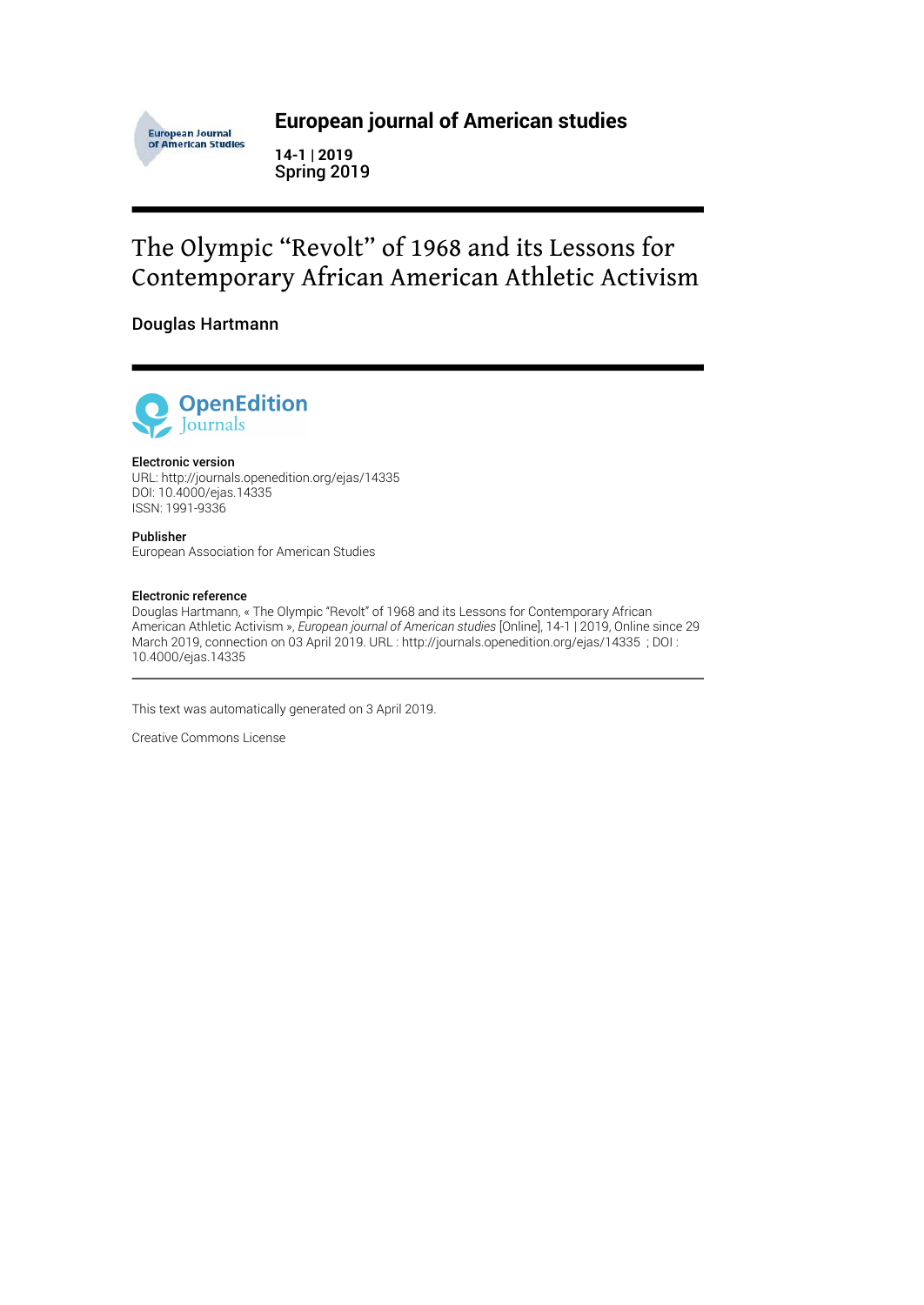# The Olympic "Revolt" of 1968 and its Lessons for Contemporary African American Athletic Activism

Douglas Hartmann

- In the years leading up to the 50<sup>th</sup> anniversary of the most famous protest in modern sport history—the clenched fist salutes of Tommie Smith and John Carlos on the victory podium at the 1968 Mexico City Olympics—a remarkable thing happened: a new generation of activist African American athletes and other allies burst onto the stage. The movement has been headlined by the former San Francisco 49ers quarterback Colin Kaepernick's extraordinary decision to kneel during the playing of the American national anthem during NFL pre-game ceremonies in 2016, his being black-balled out of the league, and his subsequent (and ongoing) condemnation of police brutality against African American men and other form of racial injustice in the U.S. Kaepernick's acts of defiance have warranted a huge outpouring of support in some quarters—including reenactments at colleges and high schools and across different sporting events and other venues all across the country—and equally intense backlash in others.
- <span id="page-1-0"></span>2 But the roots of Black athletic activism go back several years before Kaepernick, at least to the emergence of Black Lives Matter movement itself, and the scale and scope of contemporary Black athletic activism extends well beyond Kaepernick's "take a knee" campaign as well. In the summer of 2016 alone, actions included: NBA star and American Olympian Carmelo Anthony urging athletes to quit worrying about their endorsement deals and speak out on police killings; tennis player Serena Williams offering support and then a clenched fist salute on the hallowed grounds of Wimbledon, after years of protests with her sister Venus against racist treatment of crowds at an event in California; the testimonials of Anthony and fellow NBA stars Chris Paul, LeBron James, and Dwyane Wade at the ESPYs awards on ESPN; WNBA players and teams, led by the Minnesota Lynx, dressing in support of Black Lives Matter and against police shootings; the NBA moving next year's annual All-Star game out of North Carolina because of that state's LGBTQ politics.<sup>[1](#page-19-0)</sup>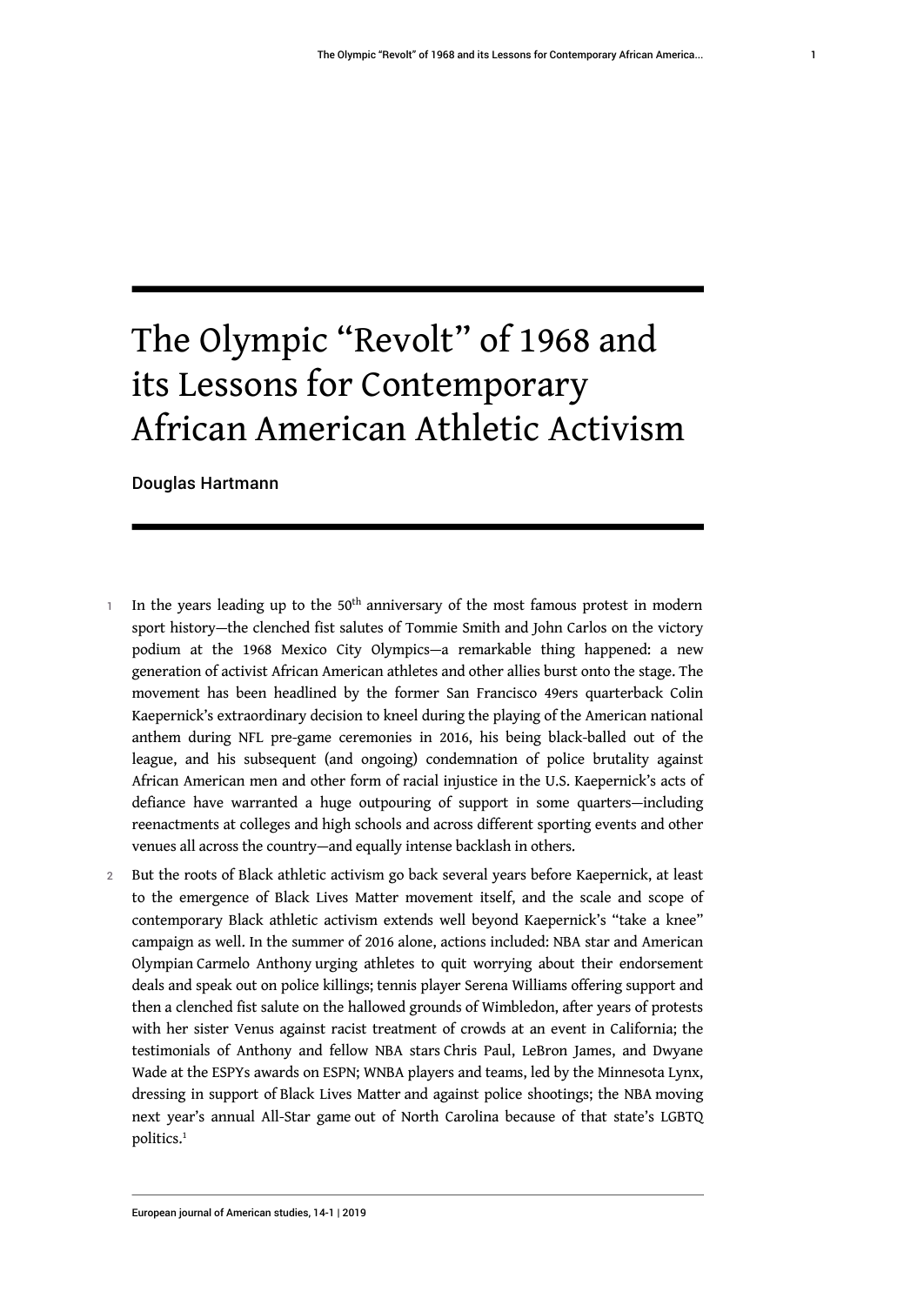- 3 What is remarkable about all this is that in the last decades of the twentieth century and the first decade of the twenty-first, African American athletes—even those known to be thoughtful and politically aware—had been conspicuous by their silence on social issues, shying away from public commentary on any issues perceived to be controversial or political in any way. Perhaps the poster-child of this apolitical attitude was the basketball star Michael Jordan. When pushed to speak out on racial issues in the 1990s and express support for Democratic candidates in his home state of North Carolina, Jordan reportedly demurred: "Republicans buy sneakers too."[2](#page-19-1)
- <span id="page-2-0"></span>4 So why is all this happening now? How unique is this current wave of African American athletic activism? And what larger lessons or implications can we draw from it?
- <span id="page-2-1"></span>5 These are very important questions, and the overarching goal of this paper is to provide some historical perspective on them. I will do this by setting this current wave of activism, advocacy, and mobilization in the context of the Black Olympic activism of the late 1960s—that is, the "Revolt of the Black Athlete" that gave rise to Smith and Carlos's iconic victory stand demonstration.[3](#page-19-2) Using the activism of 1968 as both a historical touchstone and a comparison point will, I believe, help us better theorize the African American athletic activism that is happening today. At least four primary and overarching arguments will result: first, that athletic mobilization is closely related to and grows out of larger racial movements of the period (the Civil Rights/Black Power movement in the case of 1968, and Black Lives Matter today); second, that the athletic activism we are witnessing in the contemporary moment is bigger, broader, and more sustained than any prior in American history; third, that sports-based protest remains polarizing and that critics are increasingly emboldened to use sports for their own political purposes; and fourth, while the contemporary movement may reveal the substantial dependence of the athletic establishment on African American athletes, its real societal power still lies in the ability of athletic activists to attract attention and impact broader cultural narratives about race and social justice.
- 6 These arguments, which are meant to be suggestive not definitive, will be developed in three main parts. I will begin by providing a basic historical overview of the organizing effort behind Smith and Carlos's iconic victory stand gesture—specifically, the year-long effort to mobilize an athlete boycott of the 1968 Mexico City Games, what organizers called the "Olympic Project for Human Rights" (OPHR). In the second portion of the paper, I will then compare and contrast the athletic activism of the late 1960s with the protests and advocacy which we are currently witnessing; it is in this section that I will develop the analytic points outlined above. The paper will conclude by suggesting the lessons these movements and the reactions they have provoked hold for our understandings of race, protest, and politics in sports as a way to highlight the unique challenges of social change in and through athletic activism.
- <span id="page-2-3"></span><span id="page-2-2"></span>7 In terms of data and methods, the first part of the paper will be based upon the historical research and sociological analysis that I and others have produced on the Black athletic revolt of 1968 over the years.[4](#page-19-3) The second part of the paper is informed by new and emerging scholarly treatments of this new, contemporary wave of athletic activism as well as my own reading of media coverage and online archival sources.[5](#page-20-0) I have also conducted interviews with a handful of athletes, administrators, and reporters involved with African American athletes and their protests over the past few years. The final section on the unique cultural status of sport as a site for protest and social change is informed by my own research and writing on the racial space of modern Western sport as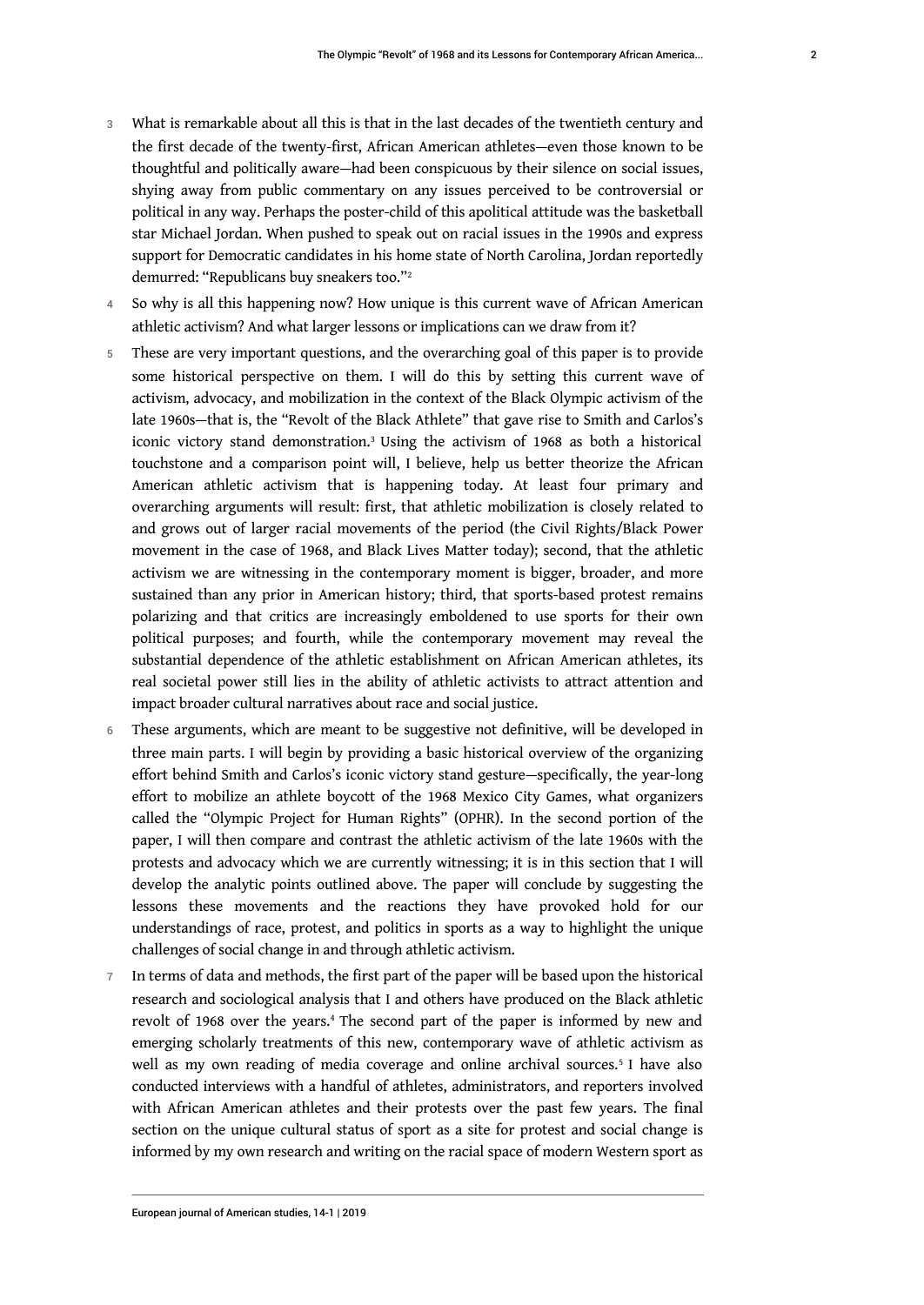"serious play," and norms separating sport and politics. Again, the overarching goal is to provide historical perspective and a conceptual overview to begin to make sense of the new, 21st century era of Black athletic activism.

# 1. The Original Revolt: The Basics of 1960s Athletic Activism and Olympic Protest

- 8 The African American athletic revolt of 1968 was not the single, spontaneous act of two isolated, malcontents as is sometimes implied or assumed. Quite the contrary, it was the result of a year-long attempt by Tommie Smith along with other athletes and activists including his San Jose State teammate and friend Lee Evans and their sociology instructor Harry Edwards—to organize a black boycott of the 1968 Olympic Games. It was an organizing campaign they called "the Olympic Project for Human Rights" (OPHR). Until recently, it was the largest, most-well known, and most impactful athletic protest movement in U.S. history.[6](#page-20-1)
- <span id="page-3-0"></span>9 The boycott effort and larger movement it gave rise to started innocently and almost unexpectedly in the fall of 1967 when Smith told a reporter that he was open to the possibility of an Olympic boycott following a race in Tokyo, Japan. Smith's comments provoked an incredible level of national and international attention (and outrage) and over the months to come, Smith, Evans, Edwards, and others at San Jose State—the home of one of the greatest collection of sprinters in U.S. history—reached out to other elite, Olympic caliber athletes in hopes of building support for a boycott. Their early efforts included a highly publicized workshop on athletic activism in Los Angeles, the creation of organizing pamphlets, telephone calls and mailings all over the country, and a major national press conference in New York City in December of 1967. In New York, activists from all across the civil rights spectrum such as Martin Luther King, Jr., H. Rap Brown, and Louie Lomax spoke in support of a list of demands for racial justice within the athletic establishment.
- 10 Although a boycott never materialized, the athlete activists were extraordinarily active and nationally visible in the months leading up to the Games. The OPHR organized a highly successful boycott of the fabled New York Athletic Club (NYAC) indoor track meet, attracted endorsements and assistance from prominent black athletes such as Lew Alcindor (the UCLA basketball star who became one of the greatest players in the sport's history as Kareem Abdul Jabbar), All-Star football running back and aspiring actor Jim Brown, Bill Russell from the Boston Celtics, and the man who integrated Major League Baseball, Jackie Robinson. As spokesperson and lead organizer of the movement, Harry Edwards himself was profiled in national publications such as the *New York Times*, *Sports Illustrated*, and *Newsweek*. Also, dozens of smaller scale protests resulting from black athlete's complaints about "everything from unfair dress codes to inadequate treatment of injuries by prejudiced athletic trainers" began to emerge on predominantly white college and university campuses across the country.[7](#page-21-0)
- <span id="page-3-1"></span>11 Perhaps not surprisingly, the activism and organizing efforts generated fairly significant backlash and opposition along the way. White sportswriters and reporters across the country condemned the boycott initiative and all athletically-based protest from the beginning and almost universally, as did leaders and elites within the athletic establishment such as the International Olympic Committee President, the American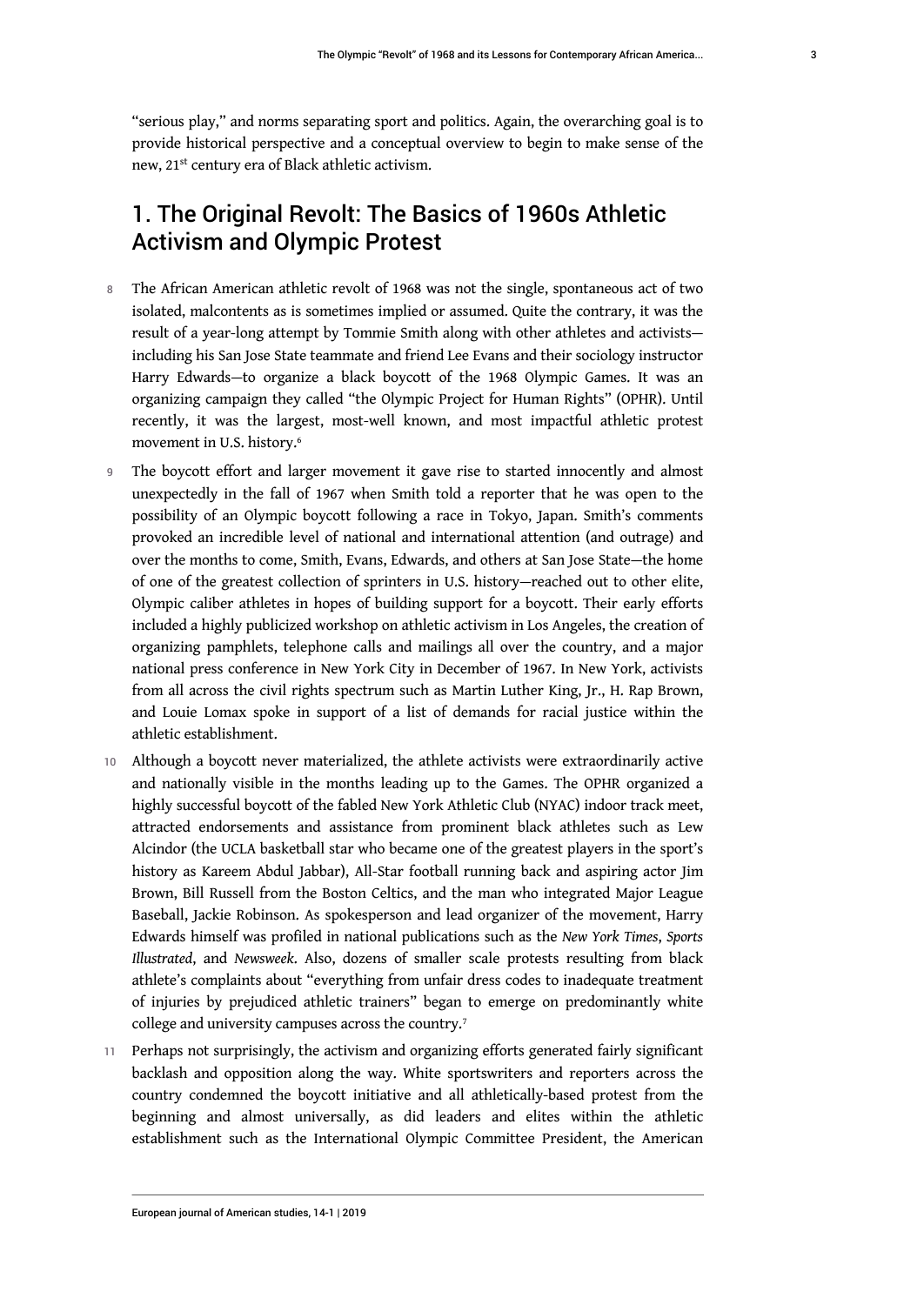Avery Brundage, and U.S. Olympic legend Jessie Owens. At one point, then-California Governor Ronald Reagan called for Edwards to be dismissed from his Cal State instructorship. (Edwards, in turn, called Reagan "a petrified pig, unfit to govern.") The Vice President of the United States, Hubert Humphrey, in the middle of his own

<span id="page-4-0"></span>unsuccessful campaign for the White House, even stepped in to try to convince the athletes to call off their boycott threat.[8](#page-21-1)

- 12 There are several points about the 1968 Olympic protest movement that bear particular significance for contemporary, 21<sup>st</sup> century race-based athletic activists and initiatives. One has to do with the basic vision, targets, and specific objectives of athletic advocacy and mobilization. The Olympic activism of 1968 is often understood or remembered for its condemnation of prejudice and discrimination in the athletic arena. Such interpretations are understandable. After all, the athletic realm was the target of its most specific and memorable demands for action (for example, reinstatement of Muhammad Ali to his heavyweight boxing title or the removal of American Avery Brundage from his leadership of US and international Olympic organizations), and some of its most tangible accomplishments were reforms in the world of sport itself (more on this shortly). However, such a sport-centric emphasis is a kind of revisionist history. The primary motivations and goals of the OPHR from its initial launch onward were **not** about protesting against racism in sport, but rather involved using the prominence of African American athletes to call attention to societal racism more generally in service of the larger movement for racial justice.
- 13 In one of his earliest interviews, for example, Tommie Smith asked the questions: "What the hell is going on in the U.S.? I'm a human. What kind of rights do I have? What kinds of rights don't I have? Why can't I get those rights?" The answers, Smith came to conclude, were because of "racial ostracism."[9](#page-21-2) The advocacy of Smith and his teammates was just part of the larger movement against that racism, their attempt to contribute to the ongoing struggle.

<span id="page-4-2"></span><span id="page-4-1"></span>There have been a lot of marches, protests, and sit-ins on the situation of Negro ostracism in the US. I don't think this boycott of the Olympic will stop the problem, but I think people will see that we will not sit on our haunches and take this sort of stuff. Our goal would not be just to improve conditions for ourselves and our teammates but to improve things for the entire Negro community.[10](#page-21-3)

14 Basketball star Lew Alcindor put it succinctly in this widely-publicized quote from the organizing workshop in the fall of 1967:

<span id="page-4-3"></span>[L]ast summer I was almost killed by a racist cop shooting at a black cat in Harlem…. Somewhere each of us have got to make a stand against this kind of thing. This is how I take my stand-using what I have.<sup>[11](#page-21-4)</sup>

15 This emphasis on societal rather than athletic racism signals the emergence of a sophisticated and newly emerging understanding of sport and its relationship to race, racism, and social change, one that persists today. After the breakthrough successes of early 20th century superstar athletes like Jackie Robinson, Joe Louis, and Jessie Owens, black athletes (and many others in both the sporting establishment and African American leadership circles) viewed sport as an inherently, almost automatically progressive social space and prided themselves on being leaders in the struggle for racial equity by their athletic accomplishments alone. In the earlier, Jim Crow-segregationist part of the century, athletes could fulfill a progressive role simply by being athletes. Their athletic prowess spoke for itself as a direct rebuke to racist beliefs about segregation and black inferiority. In the 1960s, however, as more and more black athletes were coming to the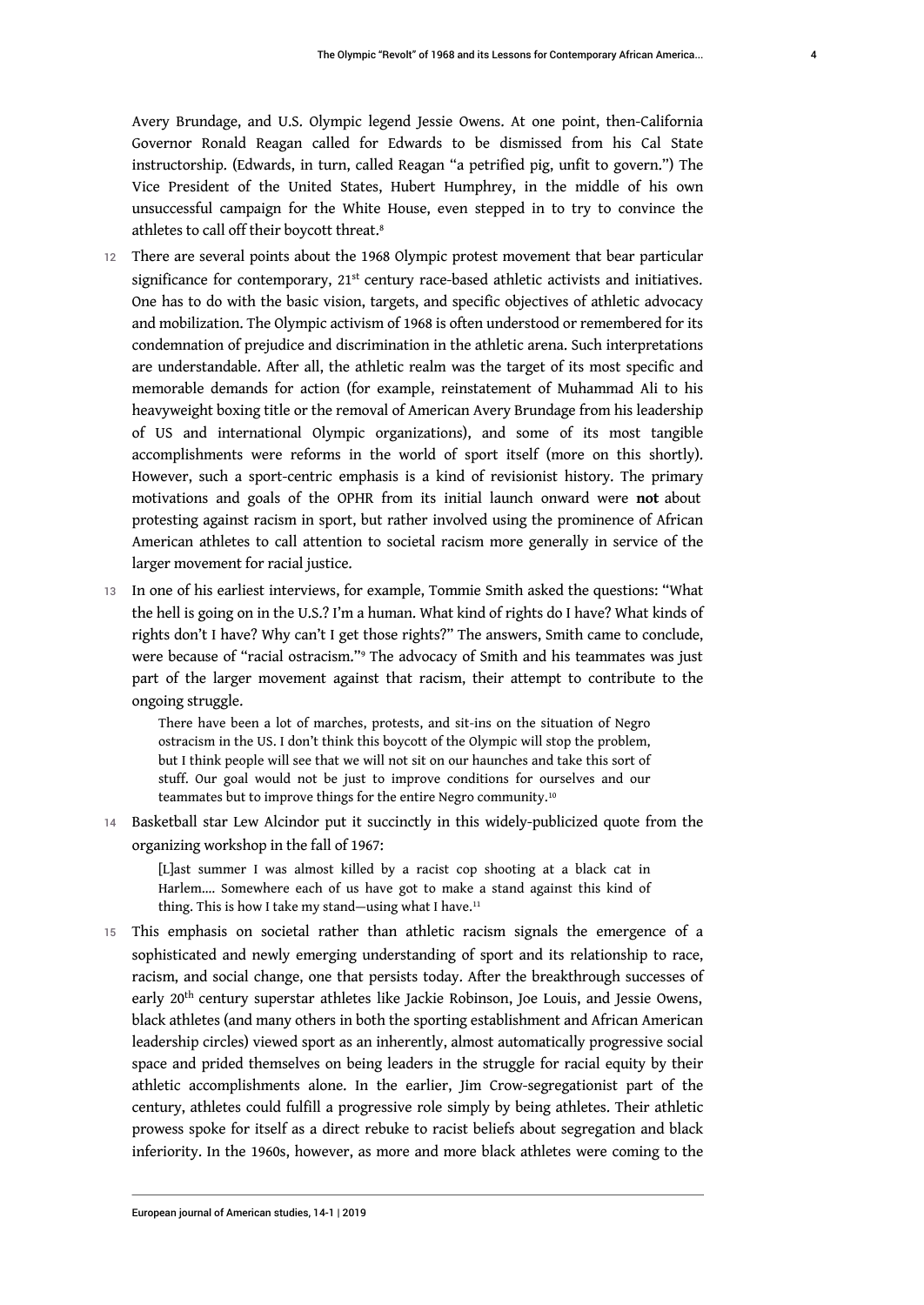fore and as the civil rights movement was breaking down barriers for African Americans in society at large, this was no longer the case. In this new historical context, in fact, athletic success was beginning to have the opposite function or effect. Increasingly in the1960s, mainstream white America was coming to view black athletes, both domestically and internationally, as symbols of the openness of American race relations, using their success as an argument against the need for further social change.<sup>[12](#page-21-5)</sup> In other words, black athletic stars were being used to legitimate the racial status quo. As high jumper Gene Johnson explained:

<span id="page-5-1"></span><span id="page-5-0"></span>The United States exalts its Olympic star athletes as representatives of a democratic and free society, when millions of Negro and other minority citizens are excluded from decent housing and meaningful employment.<sup>[13](#page-21-6)</sup>

- 16 Socially conscious, politically committed African American athletes were becoming acutely aware of the way they were being used and, more importantly, unwilling to tolerate it. This recognition was a major motivator for the African American athletes who participated in protests in the year leading up to the 1968 Olympic Games. They would, as Harry Edwards put it, "no longer allow" mainstream America to "use [themselves] to rationalize its treatment of the black masses."[14](#page-21-7)
- 17 OPHR activists tried to frame this new understanding of sport as a vehicle for social change as consistent with sport's long celebrated history as a leader in the quest for racial justice and civil rights, often going to great lengths to explain that it was not sports that they were protesting. Again, Tommie Smith:

<span id="page-5-3"></span><span id="page-5-2"></span>I recognize that Negroes have had greater opportunities in sports in general and the Olympics in particular than they have had in other fields. I'm am an athlete, I have stature only in the field of athletics and any action I take can only be effective there<sup>[15](#page-21-8)</sup>

- 18 This framing was a tough sell, however. More often than not, Smith and his compatriots were seen as radicals and militants, ungrateful black Americans and traitors to sport's ideals of itself and its place in society.
- 19 The reasons for this treatment were complicated and remain that way still today. They stem, at least in my analysis, from the ways in which sport idealism, liberal democratic idealism (especially regarding individualism, competition, and merit), and the mainstream culture of civil rights and social change all combine to create an ideological structure that allows only certain, individualistic and formalist kinds of racial advocacy, equity, and justice.[16](#page-21-9) Sport participation, in this popular idealization, almost automatically exemplifies and thus contributes to racial advancement and understanding; protesting in or through sport, simply is not compatible with these idealized conceptions.
- <span id="page-5-4"></span>20 This framing calls our attention to another key factor animating this new conception of sports and the need for a more instrumental approach to using its power to contribute to social change: the broader social context of the Civil Rights Movement and the complexities of the struggle for racial justice by the late 1960s. Just as all the events of 1968 radicalized many young people in the United States, so too for African American athletes. It is difficult, if not impossible, to imagine activism among Black athletes emerging in the absence of the evolving struggle for civil rights and racial justice. Indeed, the threat of an Olympic boycott along with all of the various mobilizations and protests that followed were less the result of mistreatment in sport than it was a growing frustration with the limitations of the Civil Rights movement itself. As Edwards put it in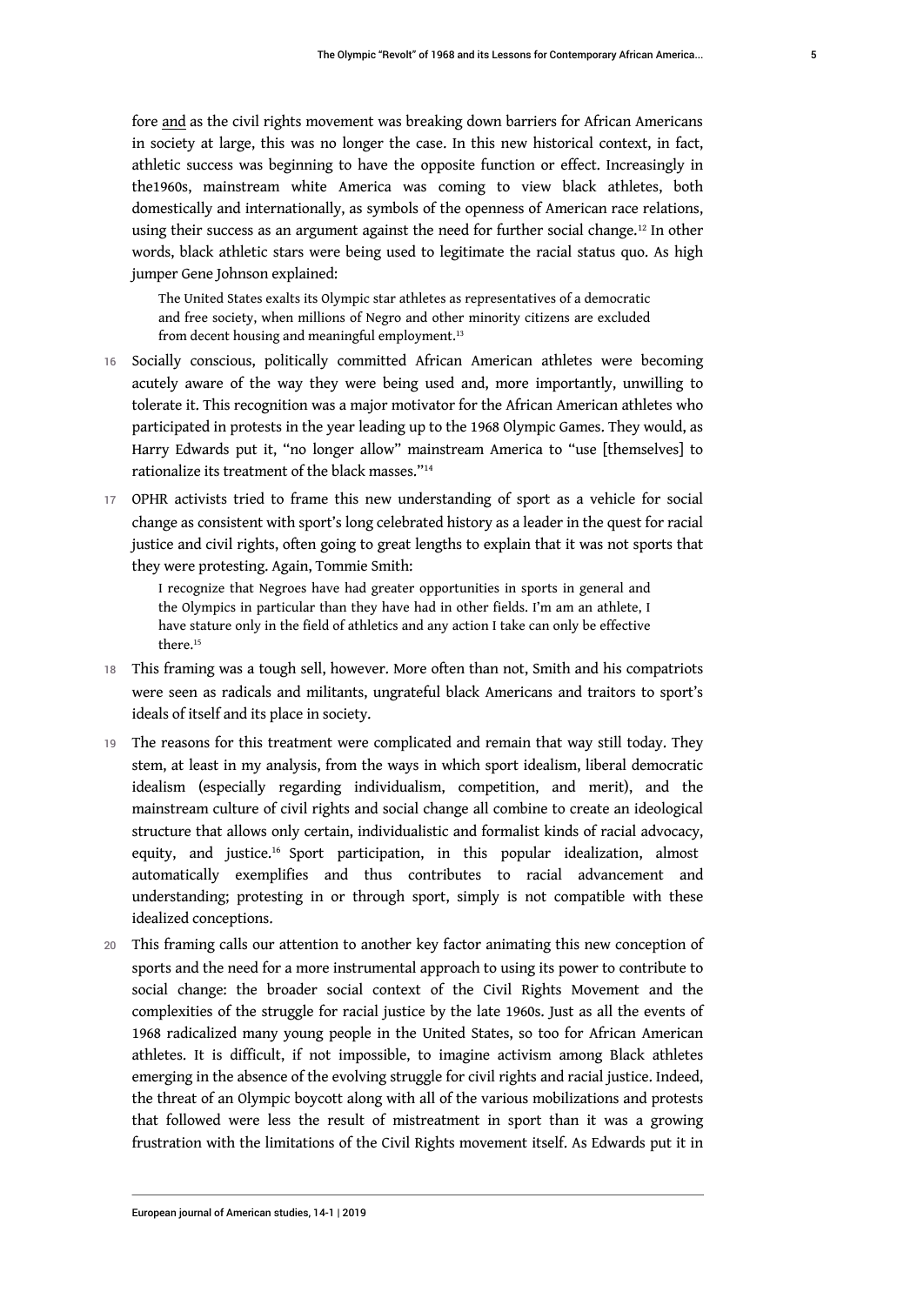one of their earliest organizing pamphlets: "The roots of the protest spring from the same seed that produced the sit-ins, the freedom rides and the rebellions in Watts, Detroit and Newark."[17](#page-21-10) According to Lee Evans,

<span id="page-6-1"></span><span id="page-6-0"></span>A lot of militancy was rising in the black community. We stopped referring to ourselves as colored or Negro. You were black or you were not black. An Afro haircut was a statement of black nationalism. Nineteen sixty-seven was the first year I was proud of my skin being black.<sup>[18](#page-21-11)</sup>

- 21 The tensions between the emphasis on civil rights in the earlier 1960s and the emergence of the black power phase of the movement (and its more structuralist or systemic orientation) in the later years of the decade created obvious tensions for activist-minded athletes who were ideologically more comfortable with the former but pressured toward the latter. They help explain why support for the OPHR was limited, even among the most politically conscious athletes. Legendary long jumper Ralph Boston, for example, may have sympathized with some of the activist's goals, but did not believe they were sufficient to justify an all-out Olympic boycott. (It is not accidental that Smith refused to call the victory stand demonstration a "black power" salute, though the more radical Carlos did and it quickly came to be understood that way and remains so today). Still, the more basic point here is that athletic protest would have been inconceivable were it not for these broader movements, and the radicalization of the struggle.
- <span id="page-6-2"></span>22 Smith, Evans, and Carlos, and their like-minded teammates, experienced much of this on the predominately white college campuses on which they lived, studied, and trained.[19](#page-21-12) Other activists—such as students in the Black Union at SJS—pressured their African American athlete classmates to be more involved and, more specifically, to take a stand in service of the movement's demands for more structural, institutional changes in society. Black student-athletes also took courses on black history and culture that served to help them understand what was happening in the country and to re-imagine their role and responsibilities therein. (Again, Edwards, a sociology instructor, had many of sprinters in his popular courses on black leadership and social change in American society). At San Jose State, a successful protest at a fall football game really opened their eyes to the possibility of using race-based activism on the fields of athletic competition to bring racial inequities to larger public attention.
- 23 So what did all the athletic organizing, advocacy, and activism of the Olympic Project for Human Rights accomplish? The subtitle of Amy Bass's 2004 study of the movement, "Not the Triumph but the Struggle," captures one way, perhaps the dominant way, to answer this question. There were surely some successes—the calling out of old-school bigotry and racism in the athletic establishment and the boycott of the NYAC track meet early in 1968, for example. But an Olympic boycott itself never materialized, Smith and Carlos and their various allies were treated harshly, and none of this seemed to change many American minds about American race problems or the need for further social change.
- <span id="page-6-4"></span><span id="page-6-3"></span>24 However, we should not be too dismissive. For one thing, the race-based Olympic activism of 1968 gave rise to other protests and forms of athletic radicalization in the late 1960s and early 1970s. There is no doubt that the radicalism of the Black athletes who pushed for an Olympic boycott in 1968 paved the way for Arthur Ashe's protests against South African apartheid, Curt Flood's stand for free agency in professional baseball, or racebased athletic protests at colleges and universities ranging from Wyoming, BYU, and the University of Texas at El Paso.<sup>[20](#page-21-13)</sup> Moreover, the athletes' rights movement of the early  $1970s<sup>21</sup>$  $1970s<sup>21</sup>$  $1970s<sup>21</sup>$  owed much—vision and tactics and basic inspiration—to the Olympic Project for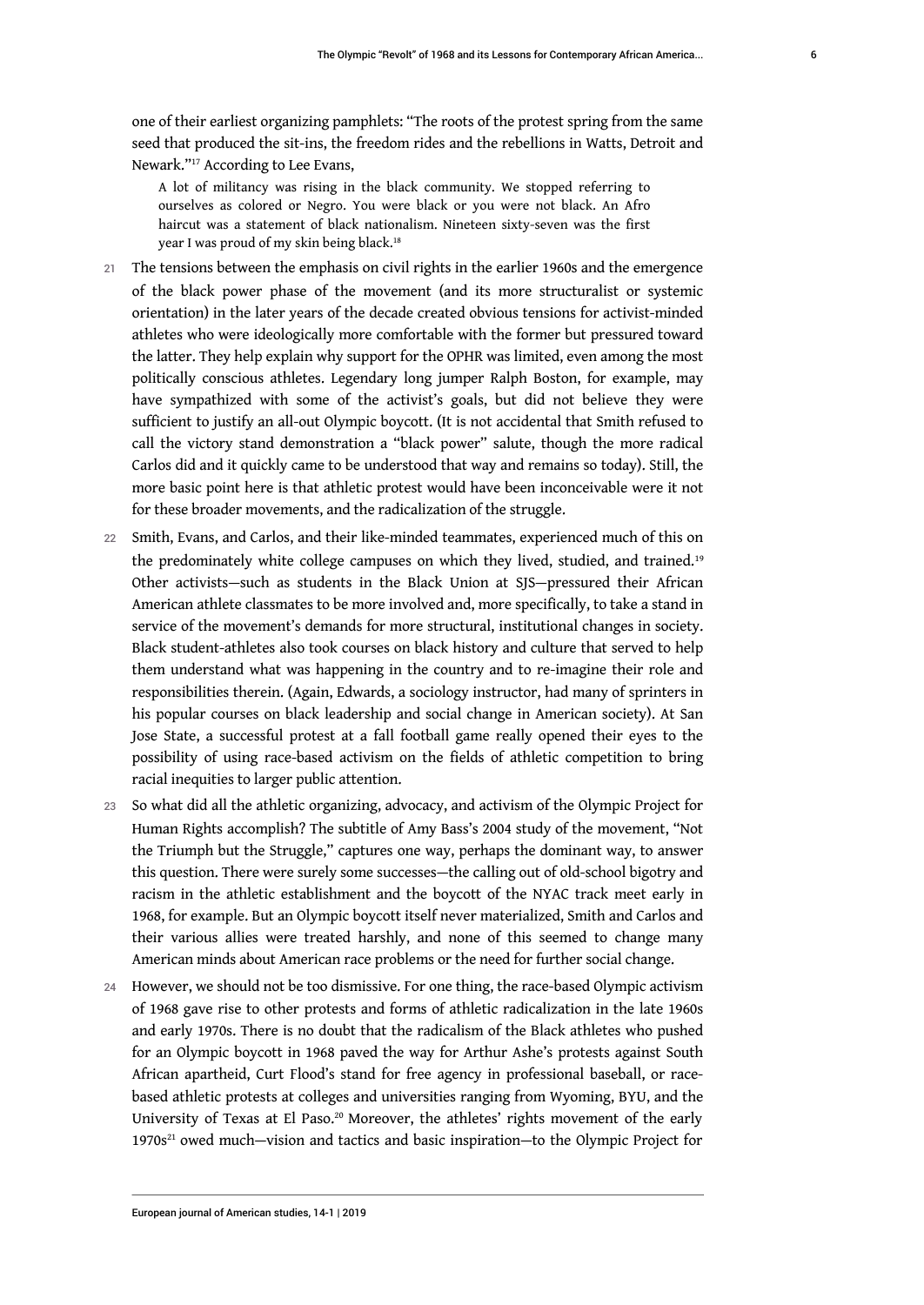Human Rights as did the organizing and mobilization that led to the unionization of professional athletes in the United States across the period. Even the rise of women's sports and the Title IX movement was part of this wave of activism and athletic reform.

- 25 At a broader level, the Olympic activism of 1968 also paved the way to new understandings of sport's role in society and athletes' understanding of themselves as social actors. One key accomplishment of the athletic activists of 1968 was to keep issues of racial inequality and racism in the public eye, in front of the American public and even on a global stage. This was no easy task or simple accomplishment. At a moment when much of mainstream, white America would have rather gotten past Civil Rights and racial justice and moved on to other things, the ability to use the threat of an Olympic boycott constituted an enduring general lesson about the cultural power and primary social change function of sport. In my view, the biggest accomplishments of the activism of 1968 were symbolic and cultural, involving the media attention and the powerful platform that athletes and their voices were afforded due to their status and standing as exceptional athletes.
- <span id="page-7-0"></span>26 Much of the symbolic power of sport revealed by the activism of 1968 was illustrated and embodied in the organizing of Harry Edwards himself. Scholars have often focused on his organizing acumen and his role in educating Smith, Evans, and Carlos and their brethren.  $22$  Given the limited number of Olympic caliber athletes who endorsed an actual boycott, however, it was Edwards' media savvy, personal charisma, and public relations genius that really made the movement and the threat of a boycott even relevant.
- 27 Edwards' public relations skills were on display in December of 1967 when he, along with Martin Luther King, Jr., appeared at a press conference in support of the boycott proposal and a list of six protest demands. These demands were part of a strategy intended to convinced otherwise reluctant athletes to consider supporting the boycott. There was no reason to expect that any of the demands they offered would really be enacted. After all, no institution or individual had the power or authority to enact them. But this was not the point. Edwards and his collaborators were using the demands to force their agenda for racial change in the public eye. Edwards and the OPHR were at their most brilliant in the summer and late fall of 1968. Even after it became clear to insiders that the possibility of an all-out, full-fledged black boycott of the US Olympic team was gone, Edwards kept the essential collapse of the boycott out of the media, and when questions mounted he mysteriously announced a change in strategy explaining the OPHR would not announce its intentions until after the team reached Mexico City. "There is only one thing more confusing than a rumor," he told reporters, "and that's a million rumors."<sup>[23](#page-21-16)</sup> Again, the point was to use the threat of a boycott—predicated on the prominence of black athletes and America's desire for their international success—to focus attention to the cause of racial injustice in the United States. This was a lesson that has endured.
- <span id="page-7-2"></span><span id="page-7-1"></span>28 And when it comes to illustrating the cultural power of sport protest for generating public attention, there is no better example than the victory stand demonstration itself. This paper is not the place for a full review of the symbolic brilliance of this protest gesture and the lessons it holds with respect to Olympic ceremony and sport ideology, especially as they pertain to liberal democratic ideologies of race, sport, and social justice.  $24$  But one thing that is striking about this demonstration is that it did not do or say much more than simply assert that race and racism—the race of Smith and Carlos, their identity as African Americans and the injustices experienced—was a topic of epic, global import. The enduring power of the victory stand gesture crystalizes sport's expressive potential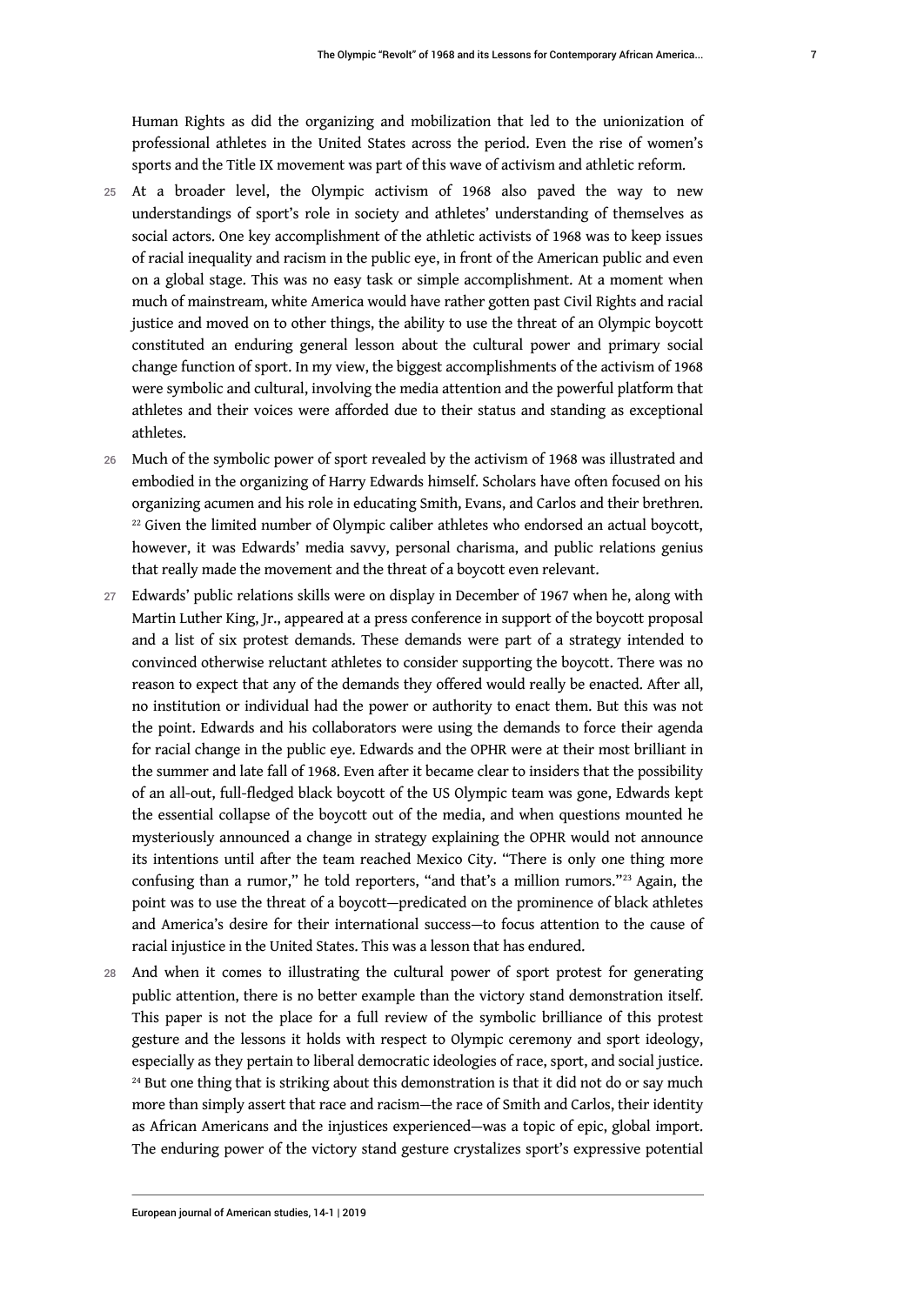and unique ability to focus cultural attention to issues of race and racial injustice (rather than force any particular material or institutional change). It shows us the remarkable ritual, cultural power of sport to capture attention and send messages—regardless of what other concrete, tangible results may or may not accrue. All of this is the legacy and achievements of the Olympic activism of 1968.

# 2. Contextualization, Comparison, Contrast: Contemporary Black Athletic Activism

- 29 The history of the OPHR's 1968 boycott project and the protests of athletes of the period more broadly reminds us, first and foremost, that the African American athletic activism of the contemporary era is far from unprecedented. To the contrary, it is part of a long historical legacy of socially-minded and activist oriented black athletes—"Protest 2.0" as David Leonard (2017) describes it, the "heritage" as Howard Bryant calls it, or the "fourth wave" of an even longer trajectory of racial change through sport according to Harry Edwards in his plenary keynote to the North American Society for the Study of Sport in the fall of 2016.<sup>[25](#page-22-0)</sup> And this legacy is not just abstract or imagined. Media coverage of the most recent generation of activism regularly harkens back to the 1960s, especially Smith and Carlos's iconic victory stand demonstration, and athlete-activists often invoke memories themselves as inspirational.
- <span id="page-8-1"></span><span id="page-8-0"></span>30 None of this is surprising. Much of what we know—or think we know—about black athletic activism (not to mention sport-based activism more generally) has been informed by scholarly reading and understanding of the lessons of 1968.<sup>[26](#page-22-1)</sup> Here it is also worth noting that athlete activists from the 1960s such as Kareem Abdul Jabbar and John Carlos himself have also both come out in support of Kaepernick and other forms of activism in and around the sporting arena. In fact, Harry Edwards has served Kaepernick as something of a confidant, collaborator, and counselor, and Carlos has taken on a lead role in the contemporary athletic activist movement, promoting their racial causes and defending athletes' right to speak out. So situating the athletic activism of today in the context of the history of 1968 is not only about abstract connections, but about concrete historical precedents and direct social comparisons. [27](#page-22-2)
- <span id="page-8-2"></span>31 The parallels are notable. Today's athlete activists—like those who came before them in 1968—are well-informed, deliberate, and reflective, responding thoughtfully to social issues such as police brutality and profiling, persistent racial gaps in education or income, and even hateful gender and sexuality policies outside the world of sport. They are, moreover, voicing these concerns in concert with other public and community leaders and often in direct collaboration with other, non-sport activists and organizers. Sometimes their motivations are quite personal, stemming from their own ongoing individual experiences with racism and discrimination (tennis player James Blake's experience with police brutality comes to mind). More often, activist athletes speak and act in support of communities of color — their communities — that continue to face persistent racism and discrimination.
- 32 In a society that continues to be plagued by disproportionate police brutality, persistent racial gaps, and overt bigotry and bias, Black athlete activists do not take their activities lightly or think of them as disrespectful or anti-American. Quite the contrary and in the legacy of 1968, they understand activism as consistent with the higher moral standards,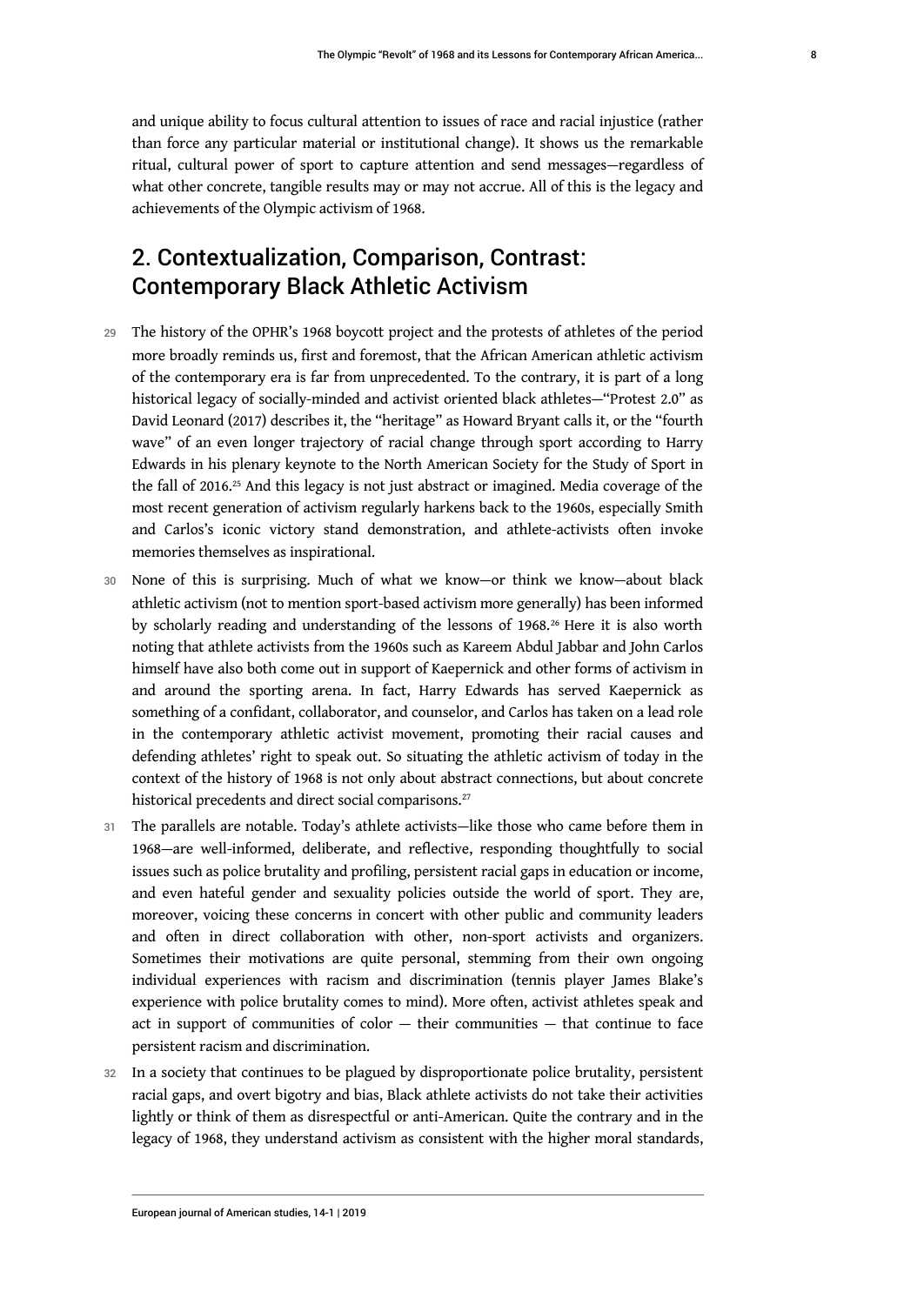ideals, and aspirations of both American democracy and sport culture. These athletic activists, it seems apparent, also know that their demonstrations are unlikely to produce concrete social change, on the one hand, and that they will confront backlash and opposition on the other. Indeed, for many the whole point is to call attention to issues that are otherwise being ignored.

- 33 Much like the Olympic mobilization of the late 1960s, the current wave of African American athletic activism did not materialize overnight. Although Colin Kaepernick's "take a knee" campaign has occupied much of the current public attention, the immediate roots of this awareness and protest can be traced to back several years to the anger and outrage that emerged in the black community and beyond about police brutality and the shootings of young black men such as Trayvon Martin and Mike Brown —and the subsequent emergence and consolidation of the Black Lives Matter movement. LeBron James and his Miami Heat teammates tweeting out a picture of themselves in hoodies, with heads bowed in support of Trayvon Martin, a few years back was just one prominent early example. St. Louis Rams football players entering the field in the "hands up" gesture of Ferguson protestors was another. Others recall when the entire Phoenix Suns team wore jerseys in solidarity with Latinos who felt threatened by proposed antiimmigration legislation in Arizona. Since then, we've witnessed an array of NBA players led by Chris Paul threatening to boycott the NBA All-Star Game unless something done to disavow the blatant racism of then-owner Donald Sterling, and WNBA players standing in support of protesters calling out police brutality and unjust shootings across the country. <sup>[28](#page-22-3)</sup> And perhaps most amazingly, in the fall of 2015 members of the University of Missouri football team used the threat of a boycott to help force the removal of their university's President for his (mis)handling of instances of racial bigotry on campus at that institution.<sup>[29](#page-22-4)</sup>
- <span id="page-9-1"></span><span id="page-9-0"></span>34 Setting this activism—just a partial representation of all the race-based athletic activism of the present—in the context of the athletic protests of 1968 also helps highlight what is extraordinary and indeed historically distinctive about the current wave of activity.
- 35 One of characteristics that is most unique is the size, scale, and sustainability of the athletic mobilization we are witnessing today. The activism of the current era is not limited to a small set of the most elite, Olympic caliber or even college scholarship athletes, but extends broadly to include an extremely large numbers of athletes and supporters across the full spectrum of the sporting system. Sports all across the athletic landscape have witnessed a range of gestures, statements, and protest actions, and this mobilization has occurred at all levels of sport ranging from professional athletics to collegiate and university sport and including high school and even youth athletics.[30](#page-22-5) While a full documentation of the larger movement as a whole remains to be done, it is apparent nonetheless apparent that we are not just talking about dozens of activists and actions (as was the case in the 1960s), but hundreds and even thousands of actions and activists all across the country.<sup>[31](#page-22-6)</sup>
- <span id="page-9-4"></span><span id="page-9-3"></span><span id="page-9-2"></span>36 My own interviews and tracking suggests that a broad base of involvement has been in place since the early days of the larger Black Lives Matter movement; however, the size and scope of the movement was particularly evident in response to Kaepernick taking a knee to push back against systemic racism and police brutality. In the days, weeks, and months that followed his initial actions, hundreds of demonstrations of support and solidarity appeared at high school and recreational sports fields across the country.<sup>[32](#page-22-7)</sup> Drawing inspiration from Kaepernick, activists and demonstrations moved from the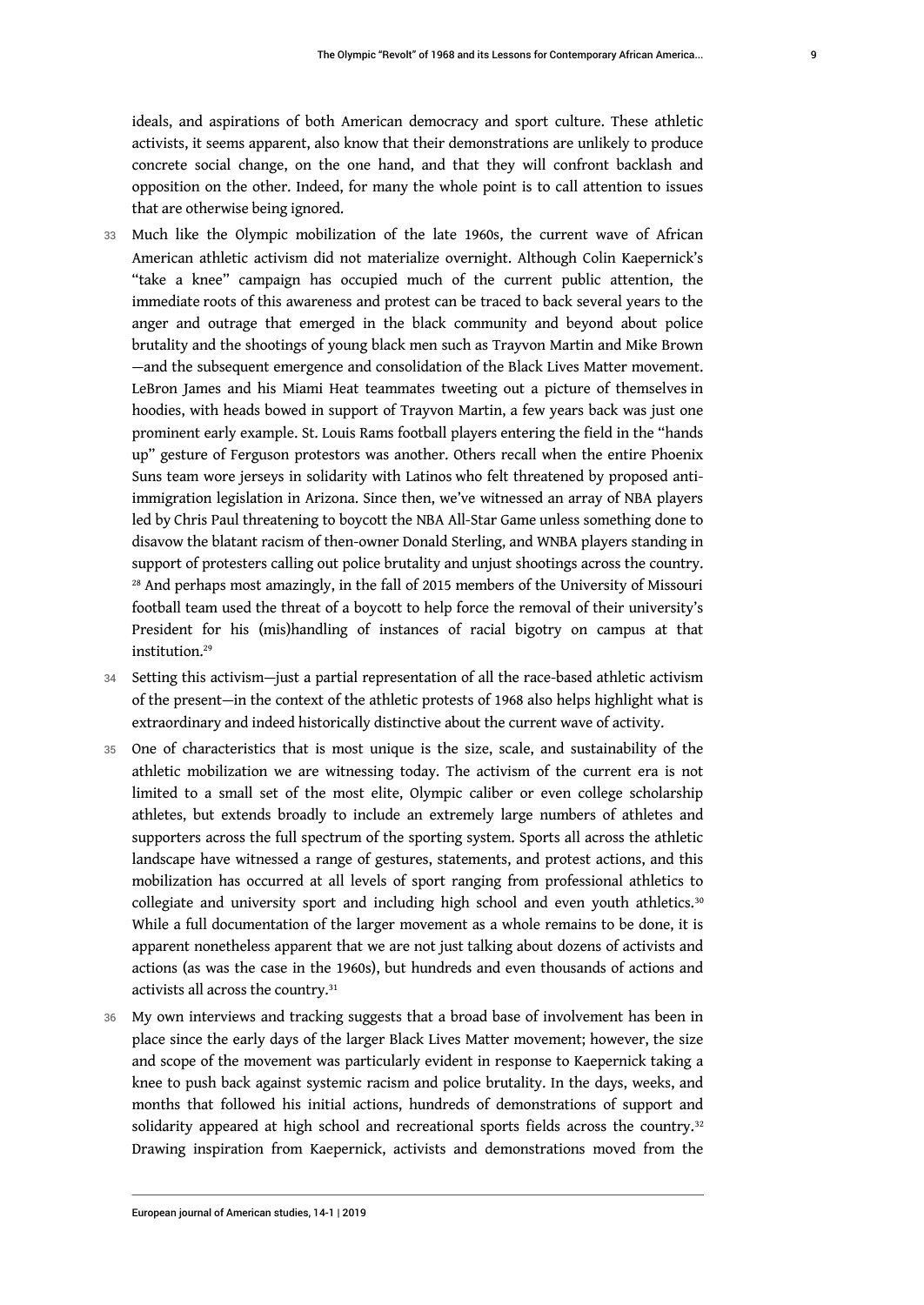spectacle of Fox NFL Sunday or 80,000 seat stadiums to the playing fields of interscholastic high school sports and local parks and recreation centers with old rusty bleachers and a few hundred friends and family. There is much room to investigate the relationship between the gestures of professional black athletes and youth emulating their actions, but clearly sports activism in the new era is grassroots as well as elite.

- <span id="page-10-0"></span>37 Another historically unique feature of the current wave of activism is the role of female athletes of various races. The social awareness and public stances against racism and other social injustices of professional athletes such as Serena and Venus Williams, soccer player Megan Rapinoe, and the entire Minnesota Lynx WNBA team obviously come to mind.[33](#page-22-8) Though often not embraced in the press, public, and scholarly arenas, it seems to me that women have been particularly active and influential—if, sometimes, behind the scenes—in mobilizing athletic resistance in colleges and universities and at more local, grassroots levels. For example, in the upper-midwestern colleges and universities where I have been observing, it is female athletes—and especially female athletes of color—who have been far more likely to take a knee or speak out in support of athletic activism in public. And as details about the University of Missouri football boycott become public, it will likely be clear that it was women of color activists who really pushed the behind-thescenes discussions of what and how African American athletes could use their status to contribute to larger social causes. This, of course, is in marked contrast to 1968 when female athletes (including the great Wyomia Tyus) and women in general were marginalized and ignored in both the boycott organizing effort as well as attempts to stand in support of Smith and Carlos in the aftermath of their protest.<sup>[34](#page-22-9)</sup>
- <span id="page-10-1"></span>38 The support and involvement of white teammates, coaches, managers, and owners is also at a much higher level today than it was in the past. It is not entirely unprecedented for white coaches and teammates to stand in support of their players' right to free speech or even larger projects of racial justice: the late Dean Smith, basketball coach at the University of North Carolina, comes to mind, as does San Jose State track coach Bud Winters or UCLA's legendary John Wooden. But the number of white teammates and coaches and others who have come out in support of athletic activism and even joined the fray themselves today is at a whole new level. White players and coaches all across the sporting landscape have stood in support of their teammates right to free speech and political expression even if they have not always gone so far as to endorse their actual causes and analyses. The actions of the NBA and WBNA have been unprecedented in this respect. The leagues have been extremely proactive in support of the racial and social justice advocacy of their players (including moving their annual All-Star Game in the wake of homophobic policies passed in North Carolina), and coaches such as Greg Popovich (of the San Antonio Spurs) and Steve Kerr (of the multi-time champion Golden State Warriors) have been outspoken not only in support of activist athletes and their causes but also in terms of actively opposing the President's racial rhetoric and policy agenda. Together, professional basketball coaches and players have been the preeminent modern day athletic actors to seize the platform for public awareness and advocacy afforded by the sports arena.
- <span id="page-10-2"></span>39 While the sporting establishment may appear to be more tolerant and accommodating of athletic activism today than in 1968, this is not necessarily because sports leaders/elites have become more supportive of Black athletes and their causes. More likely, it is because they are far more dependent on—and aware of—the labor of African American athletes than they have in the past.<sup>[35](#page-22-10)</sup> This can be seen in collegiate circles where the NCAA has, for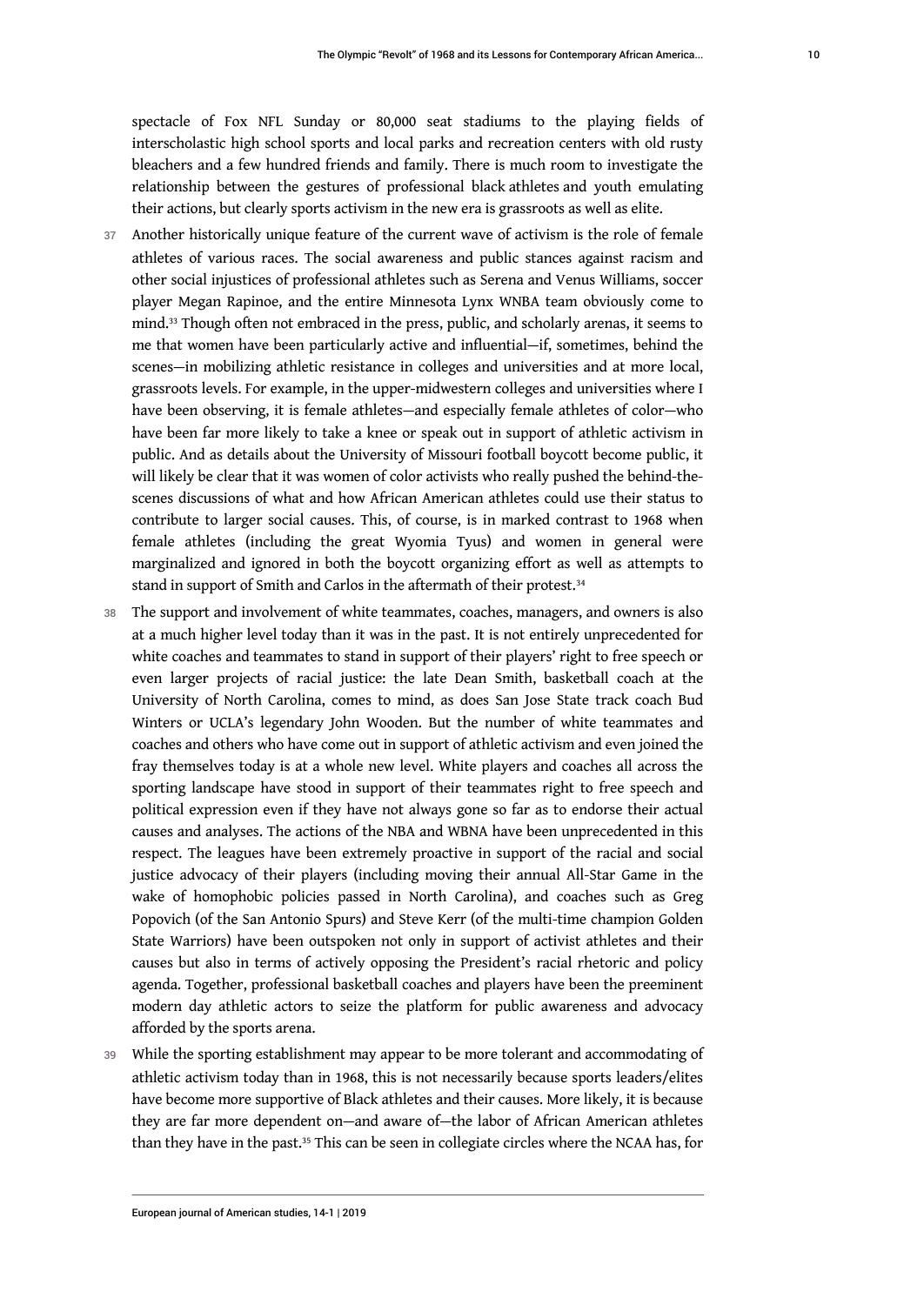<span id="page-11-0"></span>the most part, acknowledged the rights to speech of student-athletes yet also taken steps to minimize opportunities for public attention and controversy. It is perhaps most evident in the case of the NFL where owners, who are among the most politically conservative in the sporting establishment (not to mention the fan base), have repeatedly been forced to negotiate agreements on various racial and social issues with its African American-dominated players union.<sup>[36](#page-22-11)</sup> The increased structural power of Black athletes is, in my view, among the primary lessons of one of the most remarkable and yet still underappreciated episodes of the current era of Black athletic activism: the threatened football boycott at the University of Missouri in 2015.

- 40 On a Saturday afternoon that fall the news came that some 30 African American members of the University of Missouri football had announced they would not practice or play until the President of their institution resigned. Just as this was sinking in, a second unexpected and almost entirely unprecedented thing happened: Missouri football coach Gary Pinkel, and a host of players and coaches tweeted his/their support of the protest and their commitment to honor the boycott unless the student-athletes' demands were met. The boycott threat bears many of the characteristics and traits I have highlighted above. Like the athlete activists of 1968 or LeBron and his teammates in Miami, these young men were not only protesting against mistreatment within the world of sport, they were also trying to use the platform that their prominence as athletes afforded them to speak to racism on campus and in society. Additionally, they worked in concert with other student activists on campus—in this case, with African American students who were protesting about racism and the inattention to racism on campus, especially in the aftermath of the events in Ferguson, Missouri, just outside of the St. Louis metro where many of these students grew up. The Missouri football players were not just sympathetic to the grievances and demands of the student groups, they were in direct communication with them. $37$  Once again, this broader historical context and social connections to others in the activism community, in other words, were crucial.
- <span id="page-11-1"></span>41 What was exceptional about the activism of the athletes on this highly ranked team was their demands and their insistence that changes need to be taken before they would play football for the University. Harkening back to the Olympic boycott threat of the 1960s, this was more than just using sport as a platform of political expression. Exactly what role the football players boycott threat had in hastening the President (and the Chancellor's) departure is still being debated, but surely the chain of events was linked. The University of Missouri would have reportedly been assessed a million dollar penalty if the team did not lay its scheduled game against BYU the next weekend—and this amount does not even begin to factor in the revenue that would have been lost from ticket sales, concessions, and television rights and advertising the would have been lost if the special game at Arrowhead Stadium in Kansas City had not happened.
- <span id="page-11-2"></span>42 At base, this episode encapsulates the prominence and real power of African American athletes in sports, on campus, and in American society more generally. All of the money and attention we lavish on athletes and athletics in this country has put African American athletes in a unique and, frankly, powerful material or institutional position. What we are witnessing today is athlete activists and their allies using the power afforded to them by virtue of how the institutions of sport and the public rely upon them and their athletic performances. Some—such as the NFL "Player's Coalition"—have begun to use this power to push for concrete social change in the world of sport as well as outside of it, but it remains to be seen if this approach will gain momentum and find success.<sup>[38](#page-23-0)</sup>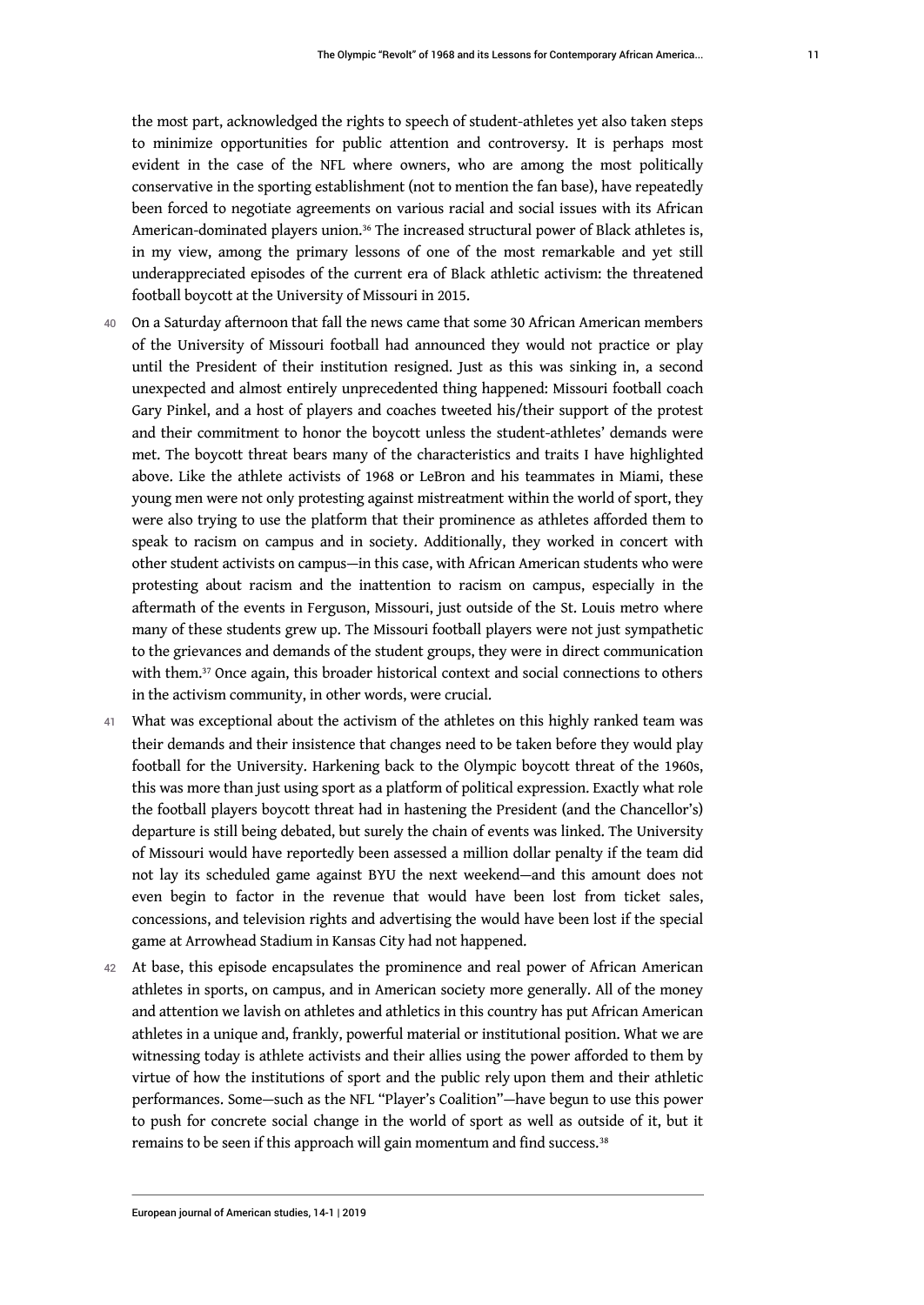- 43 The extent to which the most profitable enterprises of the entire sports industry in the United States are dependent upon African American personalities and performances also helps us to understand another of the most significant and historically unprecedented aspects of contemporary athletic activism: the corporate support they have received. Again, it is undoubtedly Colin Kaepernick who has made the biggest headlines on this front with his endorsement deal with Nike in the fall of 2018. But this was not a corporate one-off. Numerous corporate partners and sponsors ranging from Under Armor to Ford Motor Company issued statements in support of athletes and their right to free speech in the aftermath of Trump's comments regarding players and the national anthem in the fall of 2017.[39](#page-23-1) Such statements and corporate campaigns represent a stark, 180 degree shift from the corporate presentation and use of racial images and political issues in the apolitical, Michael Jordan-era marketing of the 1990s.
- <span id="page-12-1"></span><span id="page-12-0"></span>44 Of course, not all corporations and business entities were on board. For example, NFL activist Brandon Marshall was dropped as a spokesperson for Century Link and the Air Academy Federal Credit Union when he knelt in September of 2016. And John Schnatter of Papa John's Pizza blamed protests for a drop in sales and a 24 percent fall in company stock value in fall of 2017, claiming the controversy was "polarizing the customer, polarizing the country."[40](#page-23-2) But while there were corporate cleavages, the fact remains that Nike not only retained Kaepernick as a spokesperson but doubled down on him in 2018 with a new campaign that featured images of Kaepernick (who had not played football in two years) superimposed against the tag line "Believe in something. Even if it means sacrificing everything." The advertising campaign provoked an immediate backlash in some circles (with some critics destroying Nike gear publicly on social media), but it also resulting in a record 31 percent sales increase for branded merchandise in the same week. Real questions can be posed about whether Kaepernick's deal is, in the words of Carrington and Boykoff, "activism or just capitalism?," but never before have corporations been so involved and active—not only in tolerating but in terms of actively marketing activism and protest.[41](#page-23-3)
- <span id="page-12-2"></span>45 If the size, scope, sustainability, and support of contemporary athletic activism stands in contrast to that of 1968, the two movement waves have several features in common that deserve attention. For one, like Smith, Evans, and Carlos before them, the activist athletes of today understand their focus as being about racism, prejudice and discrimination in society rather than in sport—an attempt to use their prominence as athletes to call attention to larger societal injustices associated with race. In the last two years alone, athlete activists have explained their activism as protests against "systematic oppression," "[in]equality and social justice," "racism and injustice in our criminal system," and "oppression of people of color in the United States."<sup>[42](#page-23-4)</sup> And others, like football player Michael Bennett, have challenged their fellow athletes to become a "force for real social change" in America.<sup>[43](#page-23-5)</sup>
- <span id="page-12-5"></span><span id="page-12-4"></span><span id="page-12-3"></span>46 A second point of commonality or continuity between the two eras of athletic activism involves the larger social context and the direct social connections of athletes to other social activists.<sup>[44](#page-23-6)</sup> Those athletes who have chosen to use their status as public figures to speak out on social issues are not just speaking off the cuff, nor are they isolated malcontents. They are responding to social issues such as police brutality and profiling or hateful gender or sexuality policies outside of the world of sport and working in concert with other public leaders and, more often than not, in close communication with other activists and organizers.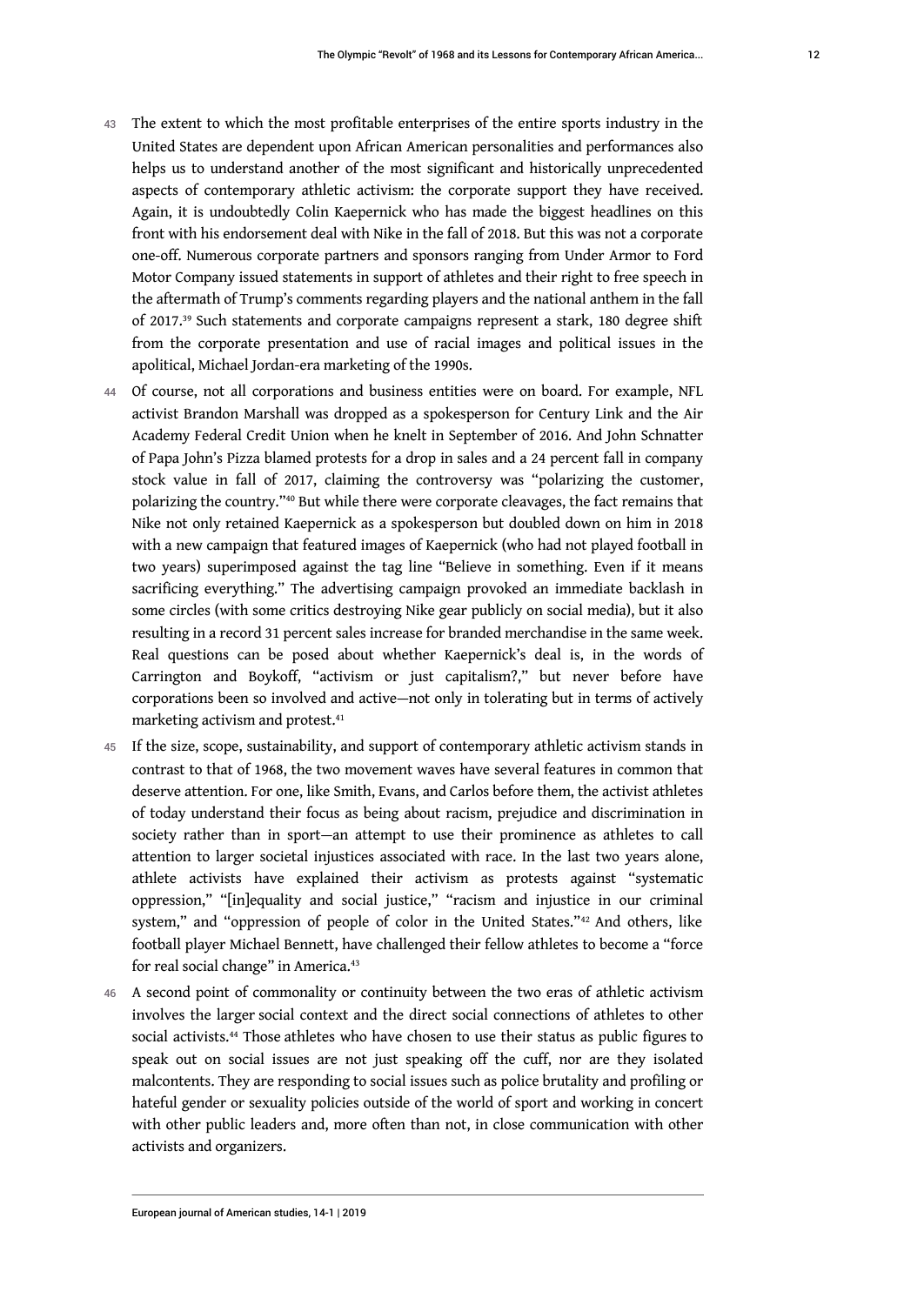- 47 With a few exceptions, athletic activists today also appear to be less focused on pushing for concrete, tangible goals or reforms, and more oriented—perhaps drawing out the lessons of 1968—on making statements or sending messages designed to drawing attention to racial causes and related social issues. The NFL anthem demonstrations, and others before and after them, brought renewed attention to issues of racism and police brutality that athletes like Kaepernick and so many others had hoped to put onto the national agenda. More than this, these protests and demonstrations forced Americans of all different backgrounds and political orientations — to take sides, or at least to no longer remain passive or ignore these issues. Sports pundits, fans, talk-radio, op-ed columnists, bloggers, and mainstream news networks have spent much air time and ink taking positions in favor or opposition of protest and athlete activism, and diagnosing how sports leagues should operate with regards to social issues.
- 48 To be clear, this public attention and discussion is not necessarily all in support of progressive racial visions and causes. Quite the opposite, this advocacy tends to provoke conflict and opposition as much as sympathy or support—which brings me to one of my final and most important points of comparison between the sport-based movements of 1968 and those of today: backlash and opposition.
- 49 That athletic activism is polarizing and provokes backlash is far from new. Public opinion was strongly divided in the 1960s with the strong majority of Americans condemning Smith and Carlos then (just as they did with otherwise, now revered figures like Martin Luther King Jr. or Muhammad Ali). So, too, with the activism of the early  $21^{st}$  century. Polls from media sources including Yahoo News and YouGov as well as HuffPost, YouGov, and Morning Consult show a starkly divided public in terms of opinions about athletic advocacy and activism.[45](#page-23-7)
- <span id="page-13-0"></span>What is new, however, is the way in which right wing politicians, reporters, and public opinion leaders are using sport and athletic activism more generally for their own organizing, mobilizing, and political posturing, to solidify their own constituencies and positions. President Trump's threats against NFL players in the fall of 2017 serve as Exhibit A. Trump's public complaints about the NFL and the potential of protests are significant because if anything, the "take a knee" campaign seemed to be dying down as Kaepernick himself was blackballed out of the league. But Trump used the threat of athletic protest as a rallying cry for his base. While presidents have always used sport for political effect, they have almost always have done so carefully and cautiously, to build solidarity and consensus rather than provoke division. Obviously what has happened in the last few years was different—and not entirely unsuccessful. In June of 2018, in fact, pollsters predicted Trump would continue his attacks precisely because the media attention they received and the ways the polling numbers worked to play to his base so effectively.[46](#page-23-8)
- <span id="page-13-3"></span><span id="page-13-2"></span><span id="page-13-1"></span>51 The dynamics here are fascinating, and have their own effects on athletic activism itself. To wit: Trump's challenge seems to have emboldened athletic activists and may even have brought some others into the fold; keep in mind that with Kaepernick having been blackballed out of the league, activism among football players in the 2017 season had been almost non-existent until after Trump's September press conference.<sup>[47](#page-23-9)</sup> The key point, however, is that sport-oriented protests, politics, and movements have come to be as much about counter-protest as about protest, and thus turned into multi-party, conflict-driven dramas with complicated and multi-directional impacts on political mobilization all across the ideological spectrum.<sup>[48](#page-23-10)</sup> I am reminded here of how LeBron

13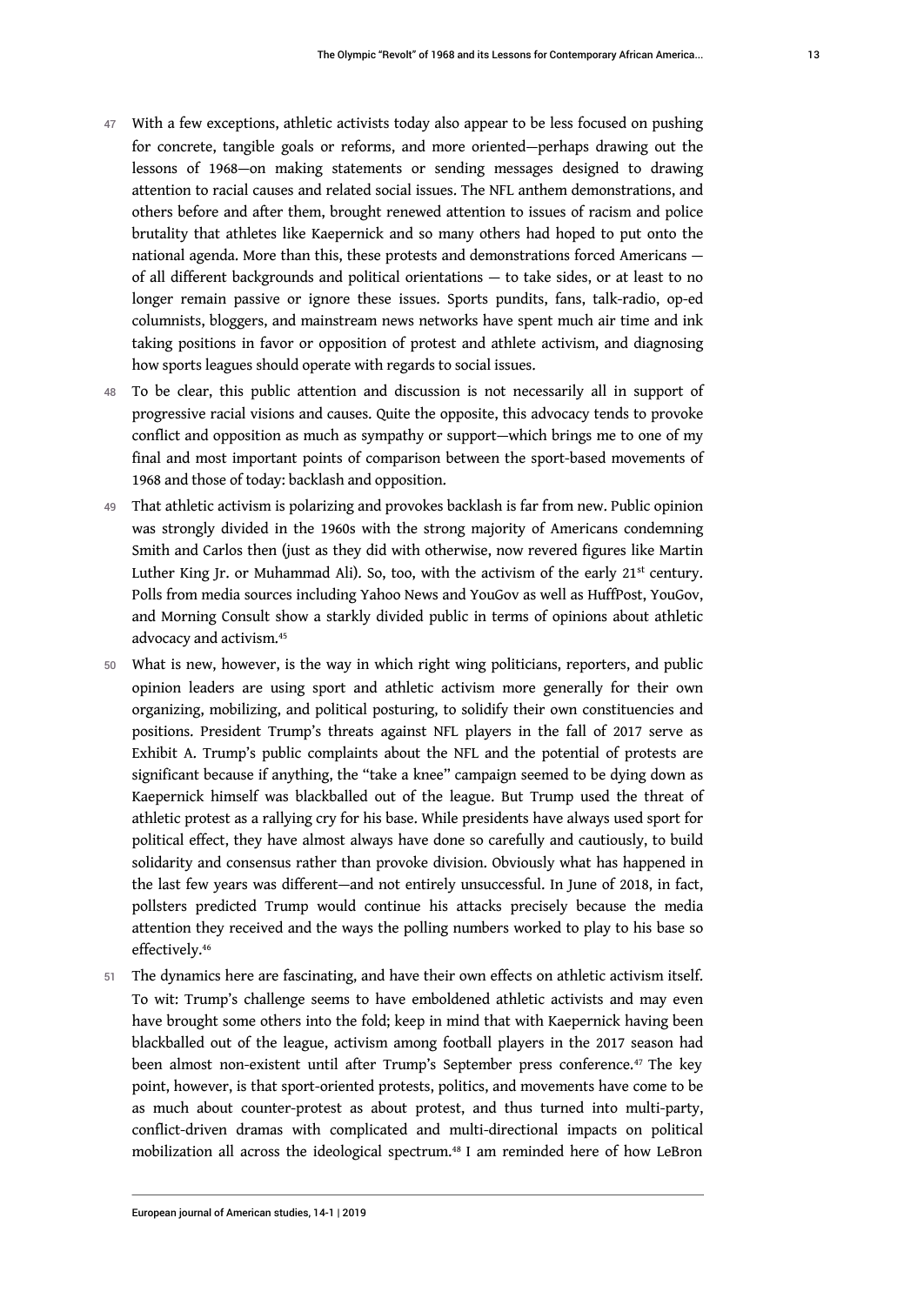<span id="page-14-0"></span>James took the admonition of Fox New's Laura Ingraham to "shut up and dribble!" in early 2018 as an invitation to share his thoughts on race and racism in American society.<sup>[49](#page-23-11)</sup> An intriguing exchange in itself, one wonders also how it was received by different audiences and communities and if any minds at all were changed.

- 52 Scholars should begin studying more carefully the dynamic dance of sport-based protest and counter-protest, how it plays for different constituencies in society, and how it impacts athlete activists (and potential athlete activists) themselves. On this latter front, it stands to reason that backlash against sports-based activism is going to be harsher and be more consequential for athletes who are less successful and prominent. In other words, it is not the LeBron James' or Colin Kaepernick's of the world to be worried about; it is the young African American men and women athletes and their supporters in colleges and high schools or in even at local playgrounds with a conscience and a voice and a desire to speak out. Perhaps the last word on this polarization, backlash, and conflict should be given to these athletic activists—who well understand that their advocacy is not necessarily about finding immediate sympathy and support but rather about the more basic, baseline goal of bringing attention to and provoking conversations about racial injustice in America.
- <span id="page-14-1"></span>53 An African American Division III collegiate soccer player in Minnesota named Olivia House told a story at a "Take a Knee" rally in Minnesota in the leadup to the 2018 Super Bowl that makes the point powerfully.[50](#page-23-12) The story was about House's own national anthem demonstrations before competitions at her school. She talked about how she was initially disappointed that her gestures failed to provoke a great deal of attention among those in attendance. "I kneeled and a few of my teammates put their arms on my shoulder in support, but that was about it. Nothing else really seemed to come of it." But then House started hearing from her teammates about conversations they had had with their parents who were at the games. These parents were far from supportive of her demonstration and indeed in some cases were openly critical of her, the coaches who allowed her protest, and members of the team who supported her. According to House, her teammates told her about exchanges at the family dinner table that were tense, testy, and sometimes confrontational. And here, finally, she felt vindicated. Such conversations were, for this relatively unknown female athlete, the essence of success—not because they produced any concrete action or even changed anyone's minds; rather, because her symbolic stand had forced folks who probably did not know or care much about racism in America to have to think and talk about it.

## 3. Some Larger Lessons and Implications: Protest, Politics, and the Culture of Sport

54 To talk about issues of racism and social injustice—or, really, social problems of any sort in an arena that aspires to be apolitical, a culture that is conflict-averse, and a political moment that is chock full of unrest is difficult to say the least. But if this review and overview has demonstrated anything, it is that sport *can* provide a platform for sociallyminded, change-oriented athletes and supporters to call attention to racial issues and injustices and, more generally, to provoke difficult conversations and public debate on topics that are otherwise ignored, minimized, or avoided. Note that I said "can provide" not that it always will or necessarily does. This brings us to two sets of questions: first,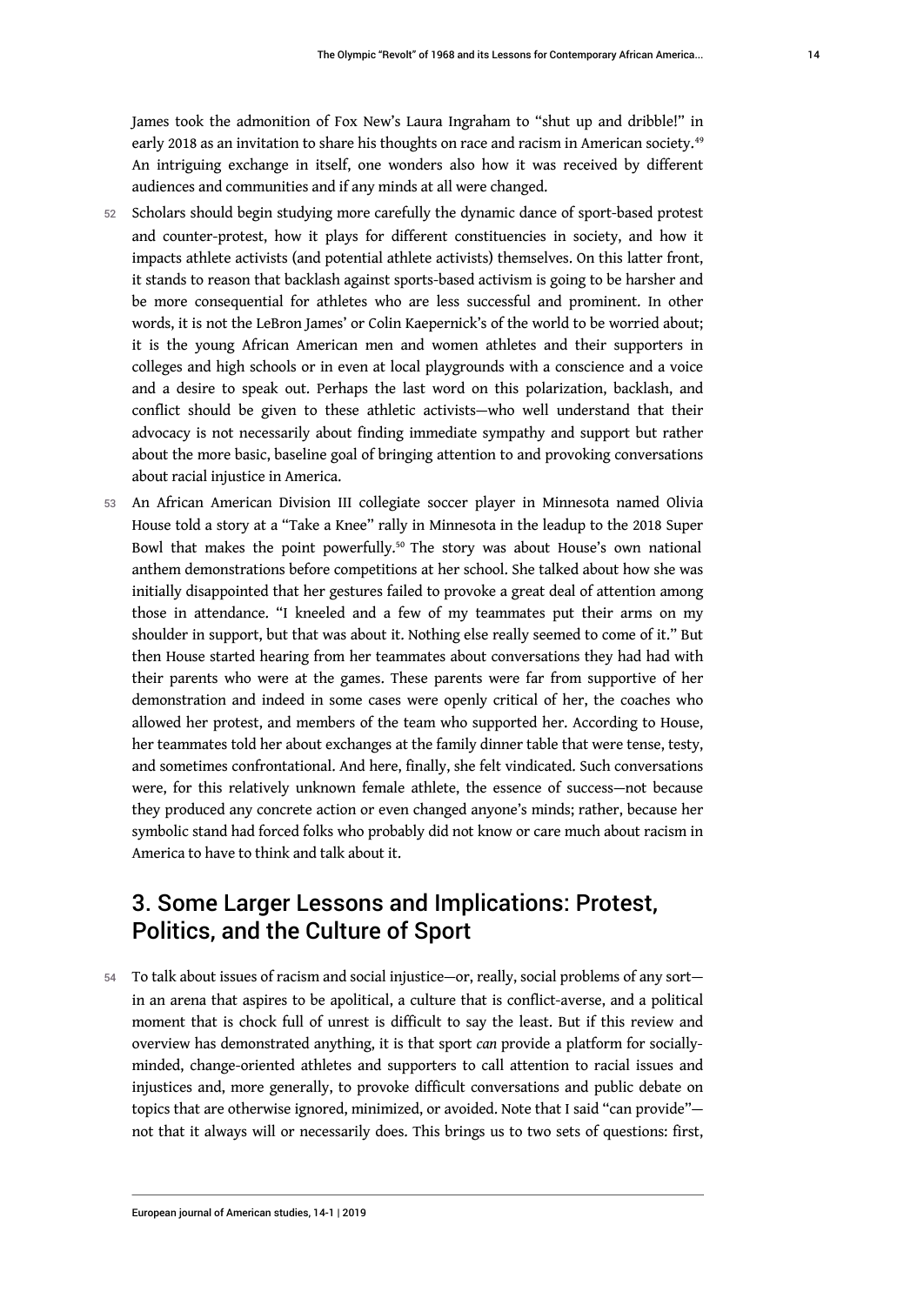when this is possible and what it requires; and, second: what can stand in the way and/or, how can it go wrong.

- 55 Answers to the first set of questions can be extracted from the material above and summarized fairly concisely. Key factors that are necessary (though not always sufficient) to produce sport-based, racially-oriented activism include: the presence of broader movements of activism and change; a critical mass of well-positioned, highly motivated, and self-conscious activists and supporters; an understanding among those activists that athletic activism is largely about using sport as a platform for communication and selfexpression; and, the recognition that sport-based advocacy is more likely to engender blow-back and opposition than support or concrete social change.
- 56 The second set of questions about the challenges and even barriers faced by athletic advocacy is significantly more complicated. One point is that sport-based activism faces many of the same, basic challenges that all social movements confront. As identified in the sociological literature, this would include factors such as finding resources, building social infrastructure and networks, and coordinating across otherwise varied interests and disparate communities.<sup>[51](#page-23-13)</sup> And this is not even to delve into the incredible difficulty of making social change in the first place: power, after all, does not give itself up without a fight.
- <span id="page-15-0"></span>57 I will not go into all of these general movement dynamics and social forces here. Rather, what I want to do is focus on the particular challenges faced by athletically-based activism and organizing. At the core of the special challenges of athletic activism is the unique cultural status of sport itself—what I have called sport's "serious-play" cultural status and the deeply rooted normative prohibitions for the separation of sport and politics.[52](#page-23-14) These animating and defining characteristics are what we might think of as the "deep cultural structure" of sport and its unique place in Western culture and American social life. And race, it turns out, is central here as well—in particular, its normative whiteness and its commitment to colorblind meritocracy.<sup>[53](#page-23-15)</sup>
- <span id="page-15-2"></span><span id="page-15-1"></span>58 In the last year or two—especially in the public discussions and debates that unfolded in the fall of 2017 with Donald Trump's attacks on athletic activists—there has been a lot of talk about whether athletes actually have a right to protest or not. Some have construed this as a legal or first amendment / free speech issue. Others think of it more as a labor issue, focusing on contracts and agreements between leagues and conferences and their players or unions (depending upon if they are collegiate or professional). But the most common refrain among sports fans and American sports reporters who oppose athletic activism is a sense of frustration, annoyance, or exhaustion derived from the belief that the sports world *simply is not the right place* for such demonstrations, discussions, and debates. Even if they sympathize the players and their social and political views, adherents to this critical line of thinking just do not see sports as a proper venue, especially not during the crucial moment of the national anthem or other traditional sporting ceremonies and rituals.<sup>[54](#page-23-16)</sup>
- <span id="page-15-3"></span>59 At least two different variations on this theme have played out. One comes from fans (and others) who see sport as purely a form of entertainment. These folks watch and consume sports precisely for the purpose of getting away from the regular news, from the muddy complexities and social conflicts of everyday life. This is a low-brow, don't-want-to-bebothered mode of objection. It has yielded some extreme and often racially-charged reactions (Laura Ingraham's "shut up and dribble"), but generally is seen in the more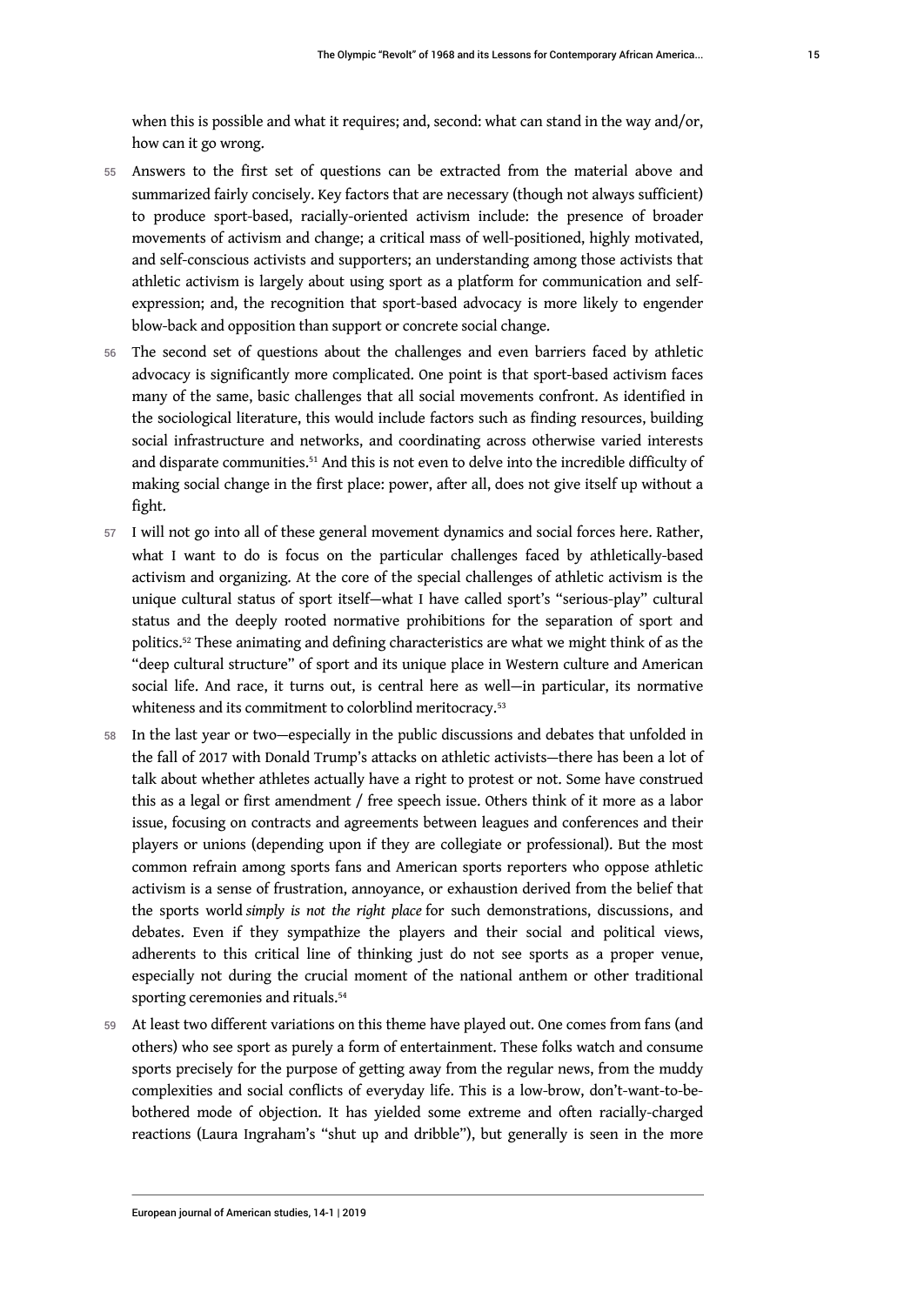innocuous request for sports to just be a site of leisure, a distraction, or even an escape from the stresses and problems of the modern world. These critics want their athletes to play the game and not bring any social problems into the safe, innocuous space of sports, much less such contentious issues as racism, brutality, and injustice. In this view, protest or any sort of talk of non-sport social issues is simply out of place.

- 60 Other protest critics take a higher road (one that is both culturally complicated and analytically revealing). In this second, more idealistic view, the athletic realm stands, or at least is supposed to stand, on higher moral ground than other popular pursuits. According to this way of thinking, sports, when practiced properly, are believed to be an inherently positive social force  $-$  breaking down barriers, transcending the social fray, and contributing to unity, solidarity, and a larger social good. The use of anthems, flags, and ceremonies only enhances sport's special cultural status and social function. Sport is, in this vision, already and almost inevitably a positive, progressive social practice and force; the inverse implication of this idealized conception of sport is that activism and protest should not be necessary in the first place.
- <span id="page-16-1"></span><span id="page-16-0"></span>61 As is often the case in American culture and society, idealized beliefs about race and racial progress are an important component of this romantic ideal of sport as a powerful, inherently progressive, and almost sacred social space.<sup>[55](#page-23-17)</sup> Sport leagues themselves often tout themselves as a leader in racial advancement, celebrating their history of openness and access to people from all racial backgrounds. Further, they often attribute this history to a deeper moral commitment to fairness, meritocracy, and the virtues of unfettered competition. For sport scholars, these ideals have obvious limitations and shortcomings. For example, in variations on theories of colorblindness and colorblind racism championed by the sociologist Eduardo Bonilla Silva and others,<sup>[56](#page-23-18)</sup> critics argue that such ideals make it tough to see racism and discrimination within the world of sport or yield an individualistic, meritocratic vision of racial justice wherein it is difficult to address larger institutional or systemic inequities. And this is not to mention how African American athletic prowess too often reinforces some of the worst Western stereotypes about black bodies, moralities, and mentalities. But the key point in this context is that the idealized conception of sport as a progressive space means that any kind of activism, protest, or advocacy in or through sport is not only unnecessary, it actually undercuts the conviction of sport's inevitable and ongoing contribution to advancement for people of color, inter-racial harmony, and racial justice.
- <span id="page-16-2"></span>62 These colorblind, individualist ideals are at the heart of another deeply entrenched belief in the American imagination and the culture of Western sport: namely, that sport and politics need to be kept separate from one another. There is a very certain naiveté in viewing sport as a special or sacred and thus apolitical space. As Kyle Green and I have written, sports and politics have long been intertwined in American culture.<sup>[57](#page-24-0)</sup> American football is a prime example. The abundance of football's "political" entanglements can be traced back to the early 1900s when, only a few years after the sport's origin, then-President Theodore Roosevelt stepped in to "save" football with the creation of the NCAA (part of the whole muscular Christianity movement). Or, perhaps more relevant to today's American professional sports landscape, one can look to the introduction of the national anthem in the context of World War II or the now-common use of military flyovers and ceremonies for the purposes of recruitment into the American Armed Services today. Are these political or not? Though many Americans do not think of these practices as "political," they clearly promote specific visions of national unity and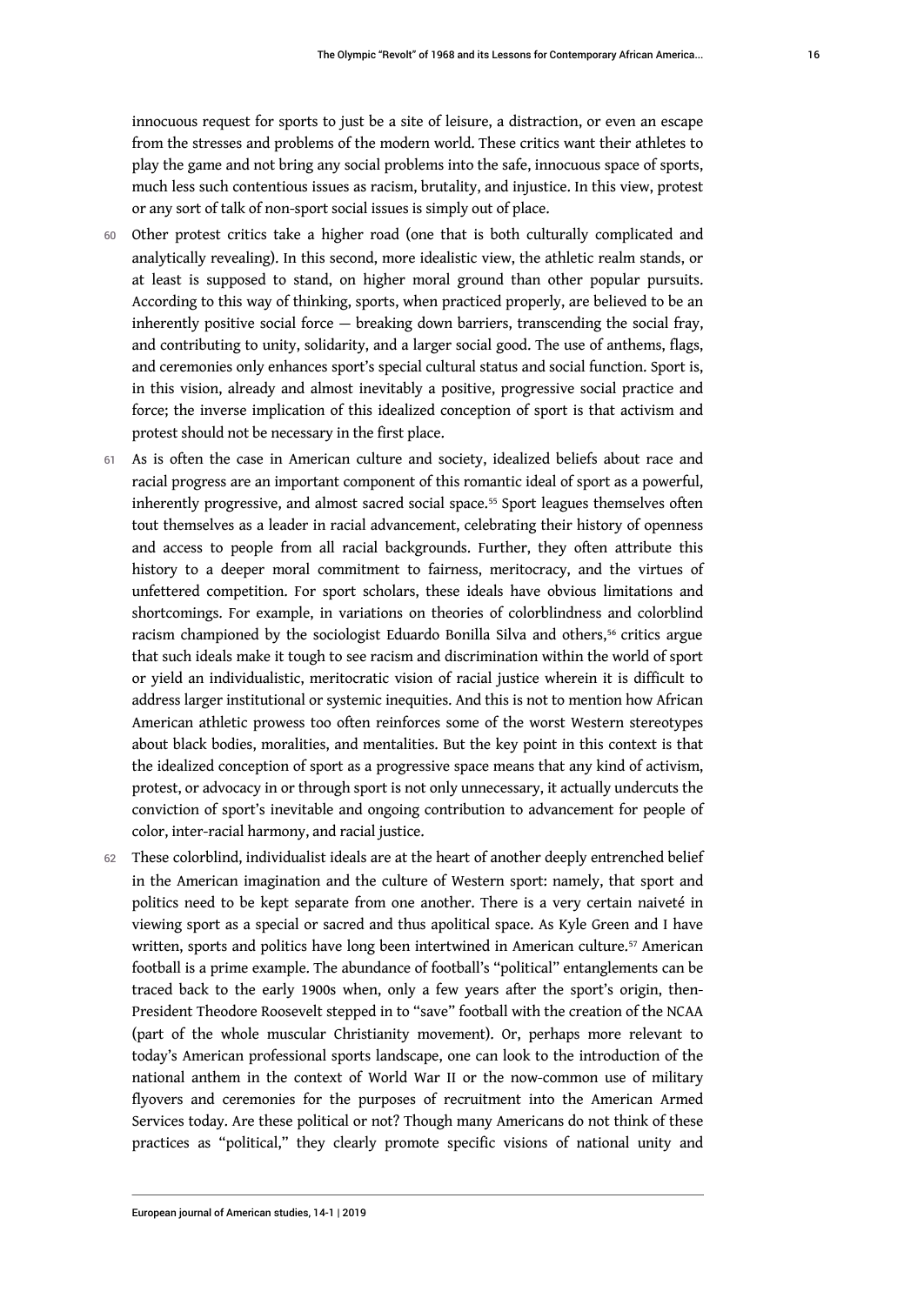solidarity — visions of the nation that not everyone may agree with. Nevertheless, the desire to keep politics and protest out of sports, just one other dimension of the seriousplay paradoxes the define the cultural status and function of modern sport, remains fairly constant and almost an article of faith among many American sports enthusiasts.

- 63 Athletic activists and their allies (as well as their opponents) are almost always caught within prevailing, paradoxical double-standards of sport as a somehow special, sacred, or apolitical cultural space. To give an example that goes back to the protests of 1968: while public opinion polls in the 1970s showed that some saw athlete activists like Tommie Smith and John Carlos as heroes and many others saw them as villains, almost everybody agreed that sport was not a place for politics. The two sides simply disagreed on what counted as protest and politics. Those who sided with Smith and Carlos did not seem them as political protesters but rather as athletes standing up for what was good, right, and morally just—in the idealistic way that high-minded sport supporters have long celebrated sport. In contrast, the majority who were against them saw Smith and Carlos's demonstration as disruptions of the social status quo, thus political and inappropriate in the context of sports.<sup>[58](#page-24-1)</sup>
- <span id="page-17-1"></span><span id="page-17-0"></span>64 Something similar is going on with the polarized public opinions about athletic activism today.[59](#page-24-2) What tends to divide people is whether they see race-based statements and stands in the realm of sport as legitimate (in which case they are receptive to advocacy which they see as not only acceptable but socially justice, moral) or not (in which case they are dismissed as political and thus inappropriate and out-of-place). On this point, I would note that in recent years African American athletes have been criticized for being political when they have declined to go to the Trump White House after championship seasons, when there was no such outcry when New England Patriots quarterback declined Obama's invitation earlier in the decade. At issue, here, are not the principles or high ideals about sport, but rather which or whose statements are accepted within some conventional or mainstream view of national identity and social solidarity and which are deemed as protest and thus inappropriate—or, in short, political.
- 65 Yet it should also be noted that adherents to visions of sport as somehow sacrosanct are often as annoyed by Donald Trump's attention to protest and the racial politics of sport as they are by the actions of athlete activists. From what I am calling a "low-brow perspective," both Trump and the athletes protesting are seen as guilty of making too big a deal of sports, games, and play; from the higher-brow, sport-as-sacred perspective, Trump is seen as sullying the purity and inherent social positivity of athletic pursuits with his with brazen and profane destruction of the barrier between sports and politics. These latter critiques especially can be seen in the impassioned defenses of the sanctity of football that have filled pre-game shows in recent years, players and coaches linking arms to protect "the Shield" during the national anthem, or New England Patriots owner Robert Kraft invocation of unity and a color-blind harmony when announcing his painful break with his old friend at the highpoint of the NFL national anthem protests in 2017. In these cases, the back-and-forth between the anti-police brutality protests and Trump's attacks on them disrupted the normally comfortable set of assumptions that have justified sport as deeply intertwined with traditional democratic ideals of meritocracy and liberal individualism.
- 66 In the starkly polarized context of current politics and race relations, these conflicting, serious-play ideals about sport and politics and racial justice have meant that enacting any kind of racial advocacy or consciousness-raising is invariably identified and thus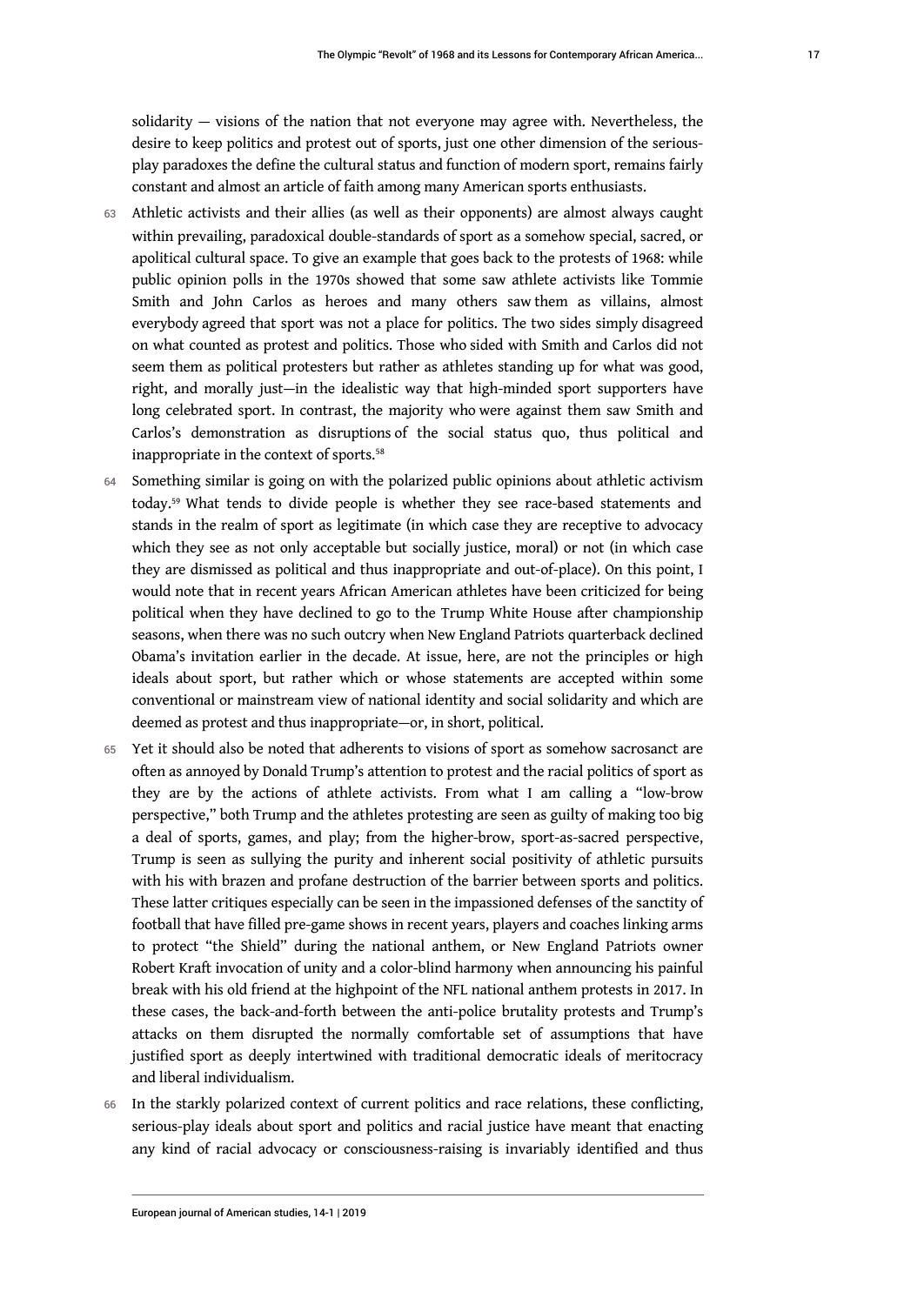dismissed as playing politics with athletics. And when Trump entered the sport-based/ racial activist fray in earnest in 2017 (albeit as an aggressive critic), these idealized cultural conceptions seem to have made it easier for many in the mainstream, especially white Americans, to effectively opt out of the discussion of race altogether even if they purported to sympathize with athletic activists. This happened in at least two different ways.

- 67 On the one hand, Trump's right-wing political conservatism allowed those in the mainstream to frame athletic activists as left-wing, racial extremists and then settle into a comfortable middle-ground that was dismissive of talk of race in and around sport no matter what it was about or who was saying it. On the other hand, even as African American athletes and others managed to make racism and racial injustice a part of the public discussion, much of the conversation has come to focus on individual athletes and whether their personal experiences rendered their statements legitimate or acceptable. How has racism impacted them? Are their complaints legitimate? Instead of talk about the seriousness of systemic racism within the criminal justice system and the persistence of racism in American life, public dialogue focused on the individuals doing the protesting and their relationships with the league and fans. Reflective of liberal and individualistic approaches to thinking about race and sport, this watered-down otherwise complicated conversations about racism, and often contained them strictly within the boundaries of sport. In either case, we see once again how American ideals — about individualism, sport as sacred, and visions of race, race relations, and racism — allow some conversations, but make other, more sociological ones more difficult.
- 68 What is at stake in understanding the unique cultural status of sport when it comes to race, protest, and politics is not just whether we agree with the particular causes of athlete activists, African American or otherwise. What is also at stake is how we understand sport and athletes in society, especially when it comes to issues of racial justice and social change. Will the prevailing cultural stereotypes and norms about athletes and political and protest hold or change? Can we begin to see sport as something more than an arena for entertainment and release, or some other kind of cultural arena and space? If social change is hard, sometimes cultural change of this sort may be even harder.
- 69 I am more sympathetic than most Americans when it comes to recognizing, thinking through, and ultimately taking action on the racial problems African American athletes feel compelled to prioritize for public conversation. However, if the sports world — by which I would include reporters and commentators as well as owners, managers, and even fans — wants to be true to the ideals of sport as an arena for racial progress, social mobility, and fairness, these are conversations that cannot and should not be avoided. In many ways, in fact, athletes raising fists or kneeling or speaking out — about racism or police brutality or other social issues — puts that conversation and our ideals about sport and politics and social change on the table, and forces sports fans of all racial backgrounds and political orientations to consider the larger social and racial issues of the society in which they live. This requires us all to think about sport not only on its own terms, but in terms of how it is situated and functions in the larger social context—a context which includes a world marked by deep and persistent racial inequalities and injustices. Remembering these basic facts is imperative — not only for our scholarly understandings of sport and race and activism, but for any hope we may have to use our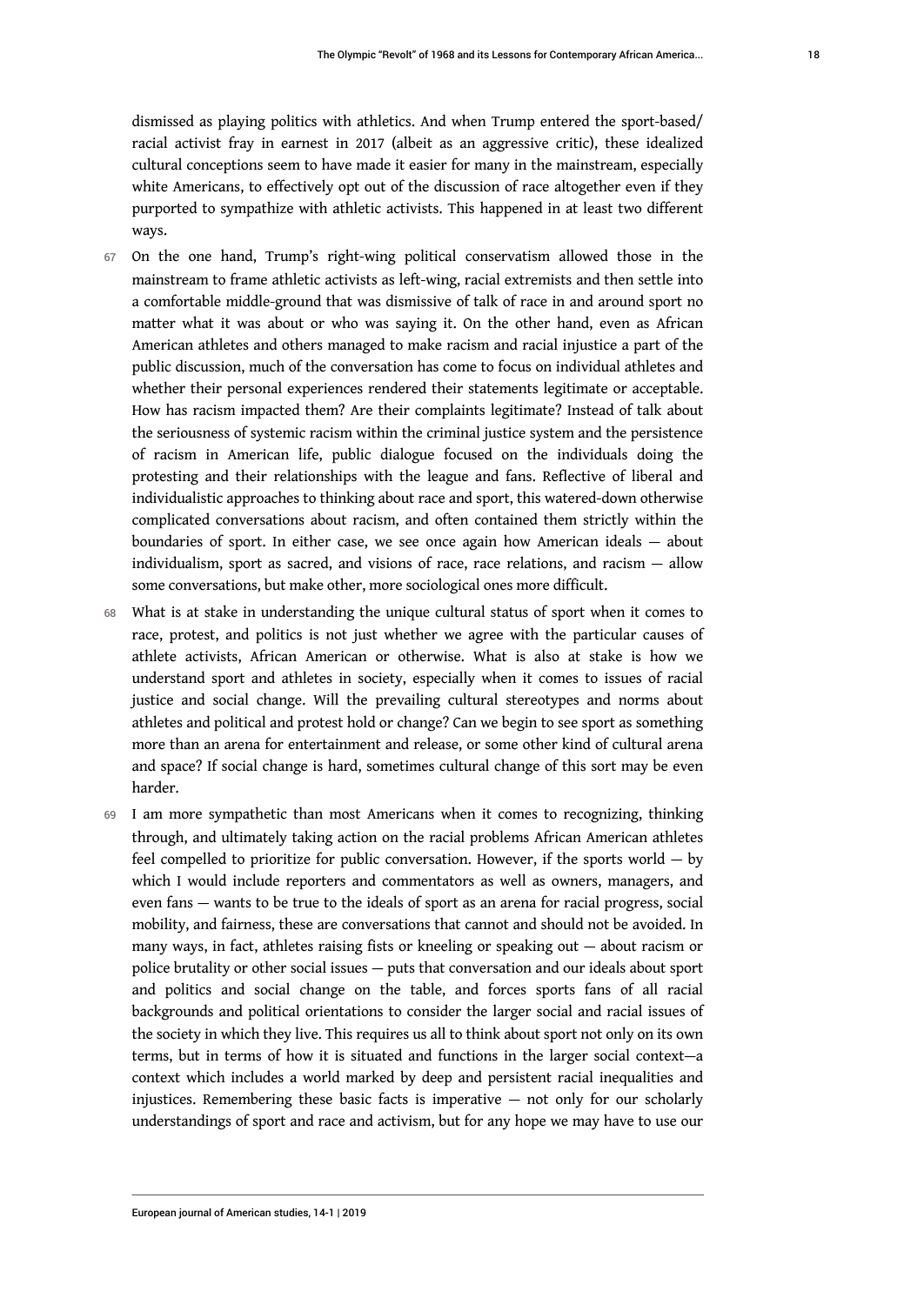collective obsessions with athletics to make the world a better, less racist, and more equitable place.

#### 70 **Proper Names:**

Muhammad Ali, Carmelo Anthony, Michael Bennett, James Blake, Ralph Boston, H. Rap Brown, Jim Brown, John Carlos, Harry Edwards, Lee Evans, Craig Hodges, Olivia House, Laura Ingraham, Kareem Abdul Jabbar, LeBron James, Gene Johnson, Michael Jordan, Colin Kaepernick, Steve Kerr, Robert Kraft, Louie Lomax, Joe Louis, Martin Luther King, Jr., Brandon Marshall, Jesse Owens, Chris Paul, Gary Pinkel, Greg Popovich, Mahmoud Abdul Rauf, Meghan Rapinoe, Jackie Robinson, Theodore Roosevelt, Bill Russell, John Schnatter, Dean Smith, Tommie Smith, Donald Sterling, Donald Trump, Wyomia Tyus, Dwayne Wade, Serena Williams, Venus Williams, Bud Winters, John Wooden.

### NOTES

<span id="page-19-0"></span>**[1.](#page-1-0)** See Lindsay Gibbs, "Carmelo Anthony Issues A Powerful Plea To Fellow Athletes In The Wake Of Violence," *ThinkProgress*, 8 July 2016. Accessed 16 October 2018. [https://thinkprogress.org/](https://thinkprogress.org/carmelo-anthony-issues-a-powerful-plea-to-fellow-athletes-in-the-wake-of-violence-4cf02a6ebc4a/) [carmelo-anthony-issues-a-powerful-plea-to-fellow-athletes-in-the-wake-of-](https://thinkprogress.org/carmelo-anthony-issues-a-powerful-plea-to-fellow-athletes-in-the-wake-of-violence-4cf02a6ebc4a/)

[violence-4cf02a6ebc4a/;](https://thinkprogress.org/carmelo-anthony-issues-a-powerful-plea-to-fellow-athletes-in-the-wake-of-violence-4cf02a6ebc4a/) Char Adams, "Serena Williams' Wimbledon Win Photo Is Important," *Bustle*, 25 April 2018. Accessed 16 October 2018. [https://www.bustle.com/articles/171600-why](https://www.bustle.com/articles/171600-why-serena-williams-victorious-raised-fist-photo-at-wimbledon-is-important)[serena-williams-victorious-raised-fist-photo-at-wimbledon-is-important](https://www.bustle.com/articles/171600-why-serena-williams-victorious-raised-fist-photo-at-wimbledon-is-important); "LeBron James on Social Activism: 'We All Have to Do Better'," *ESPN.com*, 14 July 2016. Accessed 16 October 2018. [http://www.espn.com/espys/2016/story/\\_/id/17060953/espys-carmelo-anthony-chris-paul-](http://www.espn.com/espys/2016/story/_/id/17060953/espys-carmelo-anthony-chris-paul-dwyane-wade-lebron-james-call-athletes-promote-change)

[dwyane-wade-lebron-james-call-athletes-promote-change;](http://www.espn.com/espys/2016/story/_/id/17060953/espys-carmelo-anthony-chris-paul-dwyane-wade-lebron-james-call-athletes-promote-change) Christina Cauterucci, "The WNBA's Black Lives Matter Protest Has Set a New Standard for Sports Activism," *Slate Magazine*, 25 July 2016. Accessed 16 October 2018. [http://www.slate.com/blogs/xx\\_factor/2016/07/25/](http://www.slate.com/blogs/xx_factor/2016/07/25/the_wnba_s_black_lives_matter_protest_has_set_new_standard_for_sports_activism.html) [the\\_wnba\\_s\\_black\\_lives\\_matter\\_protest\\_has\\_set\\_new\\_standard\\_for\\_sports\\_activism.html;](http://www.slate.com/blogs/xx_factor/2016/07/25/the_wnba_s_black_lives_matter_protest_has_set_new_standard_for_sports_activism.html) David Aldridge, "Decision on All-Star 2017 Looms over Hornets, Charlotte," *NBA.com*, 25 July 2016. Accessed 16 October 2018. [http://www.nba.com/2016/news/features/david\\_aldridge/07/25/](http://www.nba.com/2016/news/features/david_aldridge/07/25/morning-tip-nba-moves-2017-all-star-game-from-charlotte/) [morning-tip-nba-moves-2017-all-star-game-from-charlotte/.](http://www.nba.com/2016/news/features/david_aldridge/07/25/morning-tip-nba-moves-2017-all-star-game-from-charlotte/)

<span id="page-19-1"></span>**[2.](#page-2-0)** There were exceptions, of course. For example, NBA players Craig Hodges speaking out against racism in the city of Chicago or Mahmoud Abdul Rauf refusing to stand for the National Anthem. See, Bryant, Howard, *The Heritage: Black Athletes, a Divided America, and the Politics of Patriotism* (Beacon Press, 2018). But these were the acts of individuals who failed to find support among other players or among the general public and who were rather quickly isolated and ostracized by the league.

<span id="page-19-2"></span>**[3.](#page-2-1)** Harry Edwards, *The Revolt of the Black Athlete* (New York: Free Press, 1969).

<span id="page-19-3"></span>**[4.](#page-2-2)** Douglas Hartmann, *Race, Culture, and the Revolt of the Black Athlete: The 1968 Olympic Protests and Their Aftermath* (Chicago: University of Chicago Press, 2003); idem, "Activism, Organizing, and the Symbolic Power of Sport: Reassessing Harry Edwards's Contributions to the 1968 Olympic Protest Movement," *Journal for the Study of Sports and Athletics in Education* 3:2 (2009): 181-195; Amy Bass, *Not the Triumph but the Struggle: The 1968 Olympics and the Making of the Black Athlete* (Minneapolis: University of Minnesota Press, 2004);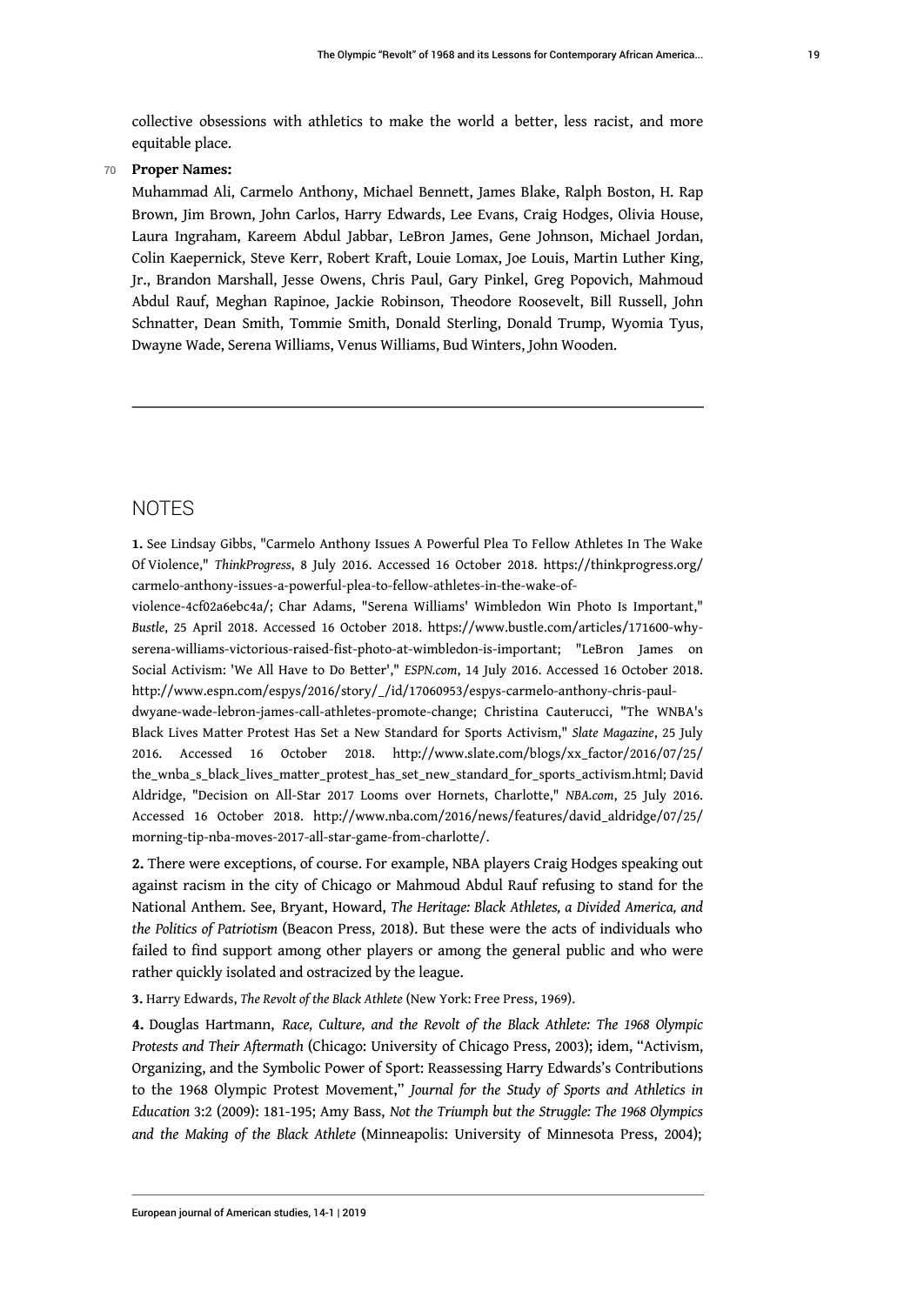Kevin Marinelli, "Placing Second: Empathic Unsettlement as a Vehicle of Consubstantiality at the Silent Gesture Statue of Tommie Smith and John Carlos," *Memory Studies* 10:4 (2016): 440-458; Dana D. Brooks and Ronald Althouse, "Revolt of the Black Athlete: From Global Arena to the College Campus," *Journal for the Study of Sports and Athletes in Education* 3:2 (2009): 195-214. Fritz G. Polite and Billy Hawkins, *Sport, Race, Activism, and Social Change: The Impact of Dr. Harry Edwards' Scholarship and Service* (San Diego: Cognella, 2012); David J. Leonard and C. Richard King, "The Legacies of Harry Edwards for Sport Sociology," *Journal for the Study of Sports and Athletes in Education* 3:2 (2009): 133-252; Othello Harris, "Muhammad Ali and the Revolt of the Black Athlete," in *Muhammad Ali: The People's Champ*, edited by Elliot J. Gorn (Urbana: University of Illinois Press, 1995), 54-69; David K. Wiggins, "The Future of College Athletics Is at Stake: Black Athletes and Racial Turmoil on Three Predominantly White University Campuses, 1968-1972," *Journal of Sport History* 15:3 (1988): 304-333.

<span id="page-20-0"></span>**[5.](#page-2-3)** Joseph N. Cooper, Charles Macaulay, and Saturnino H. Rodriguez, "Race and Resistance: A Typology of African American Sport Activism," *International Review for the Sociology of Sport* 54:2 (March 2019): 151-181; Aram Goudsouzian, "From Lew Alcindor to Kareem Abdul-Jabbar: Race, Religion, and Representation in Basketball, 1968–1975," *Journal of American Studies* 51:2 (2016): 437-70. doi:10.1017/s0021875816000621; George B. Cunningham and Michael R. Regan, "Political Activism, Racial Identity and the Commercial Endorsement of Athletes," *International Review for the Sociology of Sport* 47:6 (2011): 657-669; Emmett L. Gill, Jr., "'Hands Up, Don't Shoot' or Shut Up and Play Ball? Fan-Generated Media Views of the Ferguson Five," *Journal of Human Behavior in the Social Environment* 26:3-4 (2016): 400-412; Jon Dart, "'Messing About on the River.' Trenton Oldfield and the Possibilities of Sports Protest," in *Sport, Protest and Globalisation,* edited by Jon Dart and Stephen Wagg (Palgrave Macmillan UK, 2016), 289-310; Kwame Agyemang, John N. Singer, and Joshua Delorme, "An Exploratory Study of Black Male College Athletes' Perceptions on Race and Athlete Activism," *International Review for the Sociology of Sport* 45:4 (2010): 419-435; David J. Leonard and C. Richard King, "Revolting Black Athletes: Sport, New Racism, and the Politics of Dis-Identification," *Journal for the Study of Sports and Athletes in Education* 3:2 (2009): 215-232. See also "U.S. National Anthem Protests (2016– present)," *Wikipedia*, 12 March 2019. Accessed 13 March 2019. https://en.wikipedia.org/ wiki/U.S.\_national\_anthem\_protests\_(2016–present).

<span id="page-20-1"></span>**[6.](#page-3-0)** The early accounts of "the revolt" were dominated by Harry Edwards (Edwards, *The Revolt* and idem, "The Olympic Project for Human Rights: An Assessment Ten Years Later," *The Black Scholar* 10:6-7 (1979): 2-8. doi:10.1080/00064246.1979.11414041. See also Vincent Matthews and Neil Amdur, *My Race Be Won* (New York: Charterhouse, 1974))—who not only played a leading role in the events of 1968 but also emerged as a leader of the nascent field of sport sociology and sport studies more generally (see Harry Edwards, *Sociology of Sport* (Homewood, IL: Dorsey Press, 1973). See also Leonard and King, "The Legacies"; Hartmann, "The Symbolic Power"; David K. Wiggins, "'The Struggle That Must Be': Harry Edwards, Sport and the Fight for Racial Equality," *The International Journal of the History of Sport* 31:7 (2014): 760-77). However, in the late 1970s and 1980s a more formal history or historiography began to take shape: A.H. Grundman, "Image of Collegiate Protest and the Civil Rights Movement: A Historian's View," *Arena Review* (October 1979): 17–24; Donald Spivey, "Black Consciousness and Olympic Protest Movement," in *Sport in America: New Historical perspectives*, edited by Donald Spivey (Westpoint, CT: Greenwood Press, 1984), 239-262; Edwards. "The Olympic Project". A new wave of popular reporting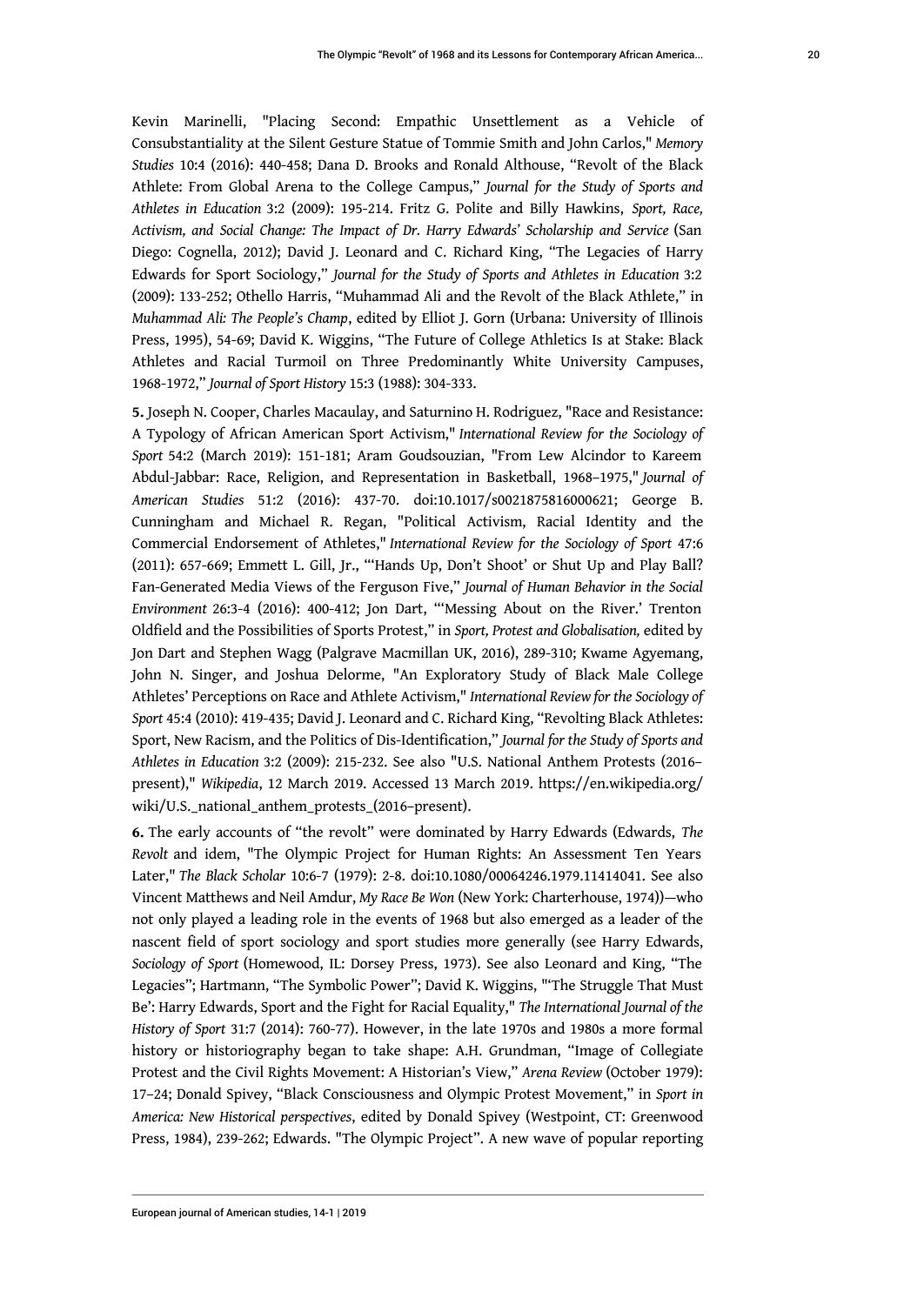and public history culminating in an extraordinary two-part, *Sports Illustrated* cover story based upon Kenny Moore's extensive and exclusive interviews with Tommie Smith (Kenny Moore, "A Courageous Stand," *Sports Illustrated*, 5 August 1991 and idem, "The Eye of the Storm," *Sports Illustrated*, 12 August 1991). In the following decade a more formal and extensive historiography on the movement was produced (Harris, "Muhammad Ali"; Douglas Hartmann, "The Politics of Race and Sport: Resistance and Domination in the 1968 African American Olympic Protest Movement," *Ethnic and Racial Studies* 19:3 (1996): 548-66; Bass, *Not the Triumph*; Hartmann, *Race, Culture, and The Revolt*) along with a series of retrospectives on the life and career of Harry Edwards himself (Leonard and King, "The Legacies"; Leonard and King, eds., *Journal for the Study of Sports and Athletes in Education* 3:2 (2009); Wiggins, "The Struggle").

In recent years, another wave of writing, more autobiographical, from key players in the movement has appeared (Tommie Smith, Delois Smith, and David Steele, *Silent Gesture: The Autobiography of Tommie Smith* (Philadelphia: Temple University Press, 2008) and John Carlos with Dave Zirin, *The John Carlos Story: The Sports Story that Changed the World* (Chicago: Haymarket Books, 2011)), along with a collection of more popular accounts and treatments, including Howard Bryant, *The Heritage. Black Athletes, a Divided America, and the Politics of Patriotism* (Beacon Press, 2018); Richard Hoffer, *Something in the Air: American Passion and Defiance in the 1968 Mexico City Games* (New York: Simon and Schuster, 2009); Dave Zirin, *What's My Name, Fool? Sports and Resistance in the United States* (Chicago, IL: Haymarket Books, 2005).

<span id="page-21-0"></span>**[7.](#page-3-1)** Wiggins, "The Future", 305.

<span id="page-21-1"></span>**[8.](#page-4-0)** Hartmann, "Politics of Race and Sport".

<span id="page-21-2"></span>**[9.](#page-4-1)** Hartmann, *Race, Culture, and the Revolt*, 39.

<span id="page-21-3"></span>**[10.](#page-4-2)** Ibid.

<span id="page-21-4"></span>**[11.](#page-4-3)** Ibid., 56.

<span id="page-21-5"></span>**[12.](#page-5-0)** William Gillis, *From Jack Johnson to Lebron James: Sports, Media, and the Color Line* (Lincoln: University of Nebraska Press, 2016).

<span id="page-21-6"></span>**[13.](#page-5-1)** Ibid., 84.

<span id="page-21-7"></span>**[14.](#page-5-2)** Edwards, *The Revolt*, appendix E.

<span id="page-21-8"></span>**[15.](#page-5-3)** Hartmann, *Race, Culture, and the Revolt*, 43.

<span id="page-21-9"></span>**[16.](#page-5-4)** See, for an extended discussion: Hartmann, *Race, Culture, and the Revolt*, chapter 3.

<span id="page-21-10"></span>**[17.](#page-6-0)** Edwards, *The Revolt*, xvii.

<span id="page-21-11"></span>**[18.](#page-6-1)** Hartmann, *Race, Culture, and the Revolt*, 45.

<span id="page-21-12"></span>**[19.](#page-6-2)** David K. Wiggins, "Prized Performers, but Frequently Overlooked Students: The Involvement of Black Athletes in Intercollegiate Sports on Predominantly White University Campuses, 1890-1972," *Research Quarterly for Exercise and Sport* 62 (June, 1991): 164-177.

<span id="page-21-13"></span>**[20.](#page-6-3)** David K. Wiggins, "Critical Events Affecting Racism in Athletics," in *Racism in College Athletics: The African-American Athlete's Experience*, edited by Dana Brooks and Ronald Althouse (Morgantown, WV: Fitness Information Technology, 1993), 23-49.

<span id="page-21-14"></span>**[21.](#page-6-4)** Jack Scott, *The Athletic Revolution* (New York: Free Press, 1971).

<span id="page-21-15"></span>**[22.](#page-7-0)** Polite and Hawkins, *Sport, Race, Activism*; Leonard and King, "The Legacies".

<span id="page-21-16"></span>**[23.](#page-7-1)** Hartmann, *Race, Culture, and the Revolt*, 144.

<span id="page-21-17"></span>**[24.](#page-7-2)** John J. MacAloon, "Double Visions: Olympic Games and American Culture," in *The Olympic Games in Transition*, edited by Jeffrey O. Seagrave and Donald Chu (Champaign, Il: Human Kinetics Books, 1988), 279-294; Marinelli, "Placing Second"; see also Hartmann, *Race, Culture, and the Revolt*, 15-26, 152-160.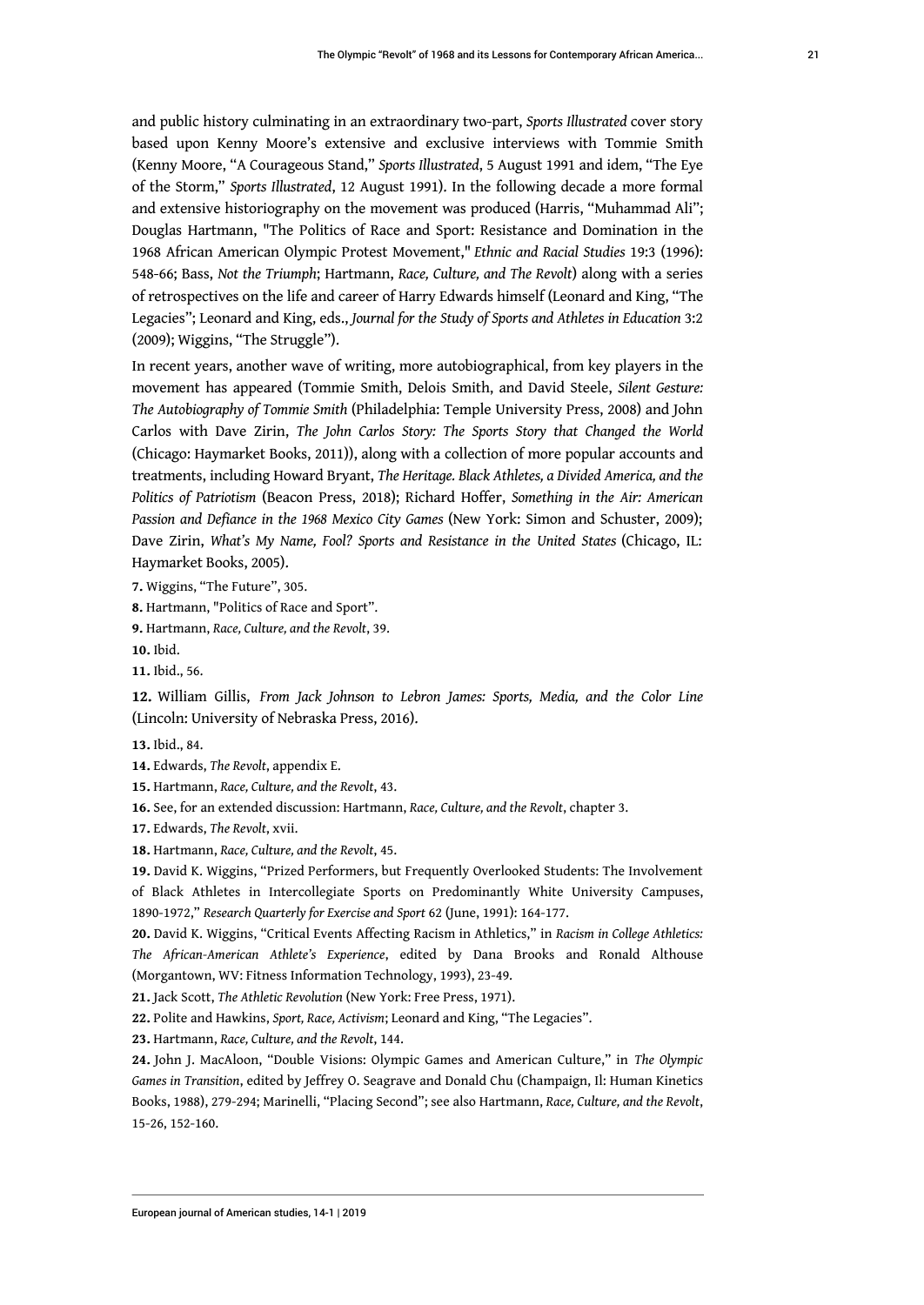<span id="page-22-0"></span>**[25.](#page-8-0)** David Leonard, "Student-Athlete Revolt 2.0," *The Undefeated*, 20 November 2016; Harry Edwards, "From Robinson to Kaepernick: The Evolution of Athletic Activism." North American Society for the Study of Sport, Keynote Address, 2016. [http://](http://www.youtube.com/watch?v=OimoyyxOHpE) [www.youtube.com/watch?v=OimoyyxOHpE;](http://www.youtube.com/watch?v=OimoyyxOHpE) Bryant, *The Heritage*; see also: Cooper, Macaulay, and Rodriguez, "Race and Resistance".

<span id="page-22-1"></span>**[26.](#page-8-1)** See, for example: Jules Boykoff, "Protest, Activism, and the Olympic Games: An Overview of Key Issues and Iconic Moments," *The International Journal of the History of Sport* 34:3-4 (2017): 162-183; Cathal Kilcline, "Sport and Protest: Global Perspectives," *The International Journal of the History of Sport* 34:3-4 (2017): 157-161; Herbert G. Ruffin II., "'Doing the Right Thing for the Sake of Doing the Right Thing': The Revolt of the Black Athlete and the Modern Student-Athletic Movement, 1956-2014," *The Western Journal of Black Studies* 38:4 (2014): 260-278; Polite and Hawkins, *Sport, Race, Activism*; Christine O'Bonsawin, "From Black Power to Indigenous Activism: The Olympic Movement and the Marginalization of Oppressed Peoples, 1968-2012," *Journal of Sport History* 42:2 (2015): 200-219; see also, Hartmann, "Politics of Race."

<span id="page-22-2"></span>**[27.](#page-8-2)** Cf. Jere Longman, "Kaepernick's Knee and Olympic Fists are Linked by History," *The New York Times,* 6 September 2018.

<span id="page-22-3"></span>**[28.](#page-9-0)** "Heat Don Hoodies After Teen's Death," *ESPN.com*, 24 March 2012. Accessed 20 March 2019. [http://www.espn.com/nba/truehoop/miamiheat/story/\\_/id/7728618/miami-heat-don-hoodies](http://www.espn.com/nba/truehoop/miamiheat/story/_/id/7728618/miami-heat-don-hoodies-response-death-teen-trayvon-martin)[response-death-teen-trayvon-martin](http://www.espn.com/nba/truehoop/miamiheat/story/_/id/7728618/miami-heat-don-hoodies-response-death-teen-trayvon-martin); Douglas Hartmann, "The Silent Speech of Athletes," *The Society Pages*, 27 March 2012. Accessed 20 March 2019. [https://thesocietypages.org/](https://thesocietypages.org/editors/2012/03/27/the-silent-speech-of-athletes/) [editors/2012/03/27/the-silent-speech-of-athletes/;](https://thesocietypages.org/editors/2012/03/27/the-silent-speech-of-athletes/) "No Fines for Rams Players' Salute," *ESPN.com* , 2 December 2014. Accessed 20 March 2019. [http://www.espn.com/nfl/story/\\_/id/11963218/the](http://www.espn.com/nfl/story/_/id/11963218/the-five-st-louis-rams-players-saluted-slain-teenager-michael-brown-sunday-game-not-fined)[five-st-louis-rams-players-saluted-slain-teenager-michael-brown-sunday-game-not-fined](http://www.espn.com/nfl/story/_/id/11963218/the-five-st-louis-rams-players-saluted-slain-teenager-michael-brown-sunday-game-not-fined); Jeff Goodman, "Chris Paul: Boycott a Real Possibility," *ESPN.com*, 25 July 2014. Accessed 20 March 2019. [http://www.espn.com/nba/story/\\_/id/11261909/chris-paul-los-angeles-clippers-says](http://www.espn.com/nba/story/_/id/11261909/chris-paul-los-angeles-clippers-says-sitting-possible-donald-sterling-remains)[sitting-possible-donald-sterling-remains](http://www.espn.com/nba/story/_/id/11261909/chris-paul-los-angeles-clippers-says-sitting-possible-donald-sterling-remains).

<span id="page-22-4"></span>**[29.](#page-9-1)** Leonard, "Student-Athlete Revolt".

<span id="page-22-5"></span>**[30.](#page-9-2)** Cooper, Macaulay, and Rodriguez, "Race and Resistance."

<span id="page-22-6"></span>**[31.](#page-9-3)** Leonard, "Student-Athlete Revolt".

<span id="page-22-7"></span>**[32.](#page-9-4)** "U.S. National Anthem Protests (2016–present)," *Wikipedia*.

<span id="page-22-8"></span>**[33.](#page-10-0)** Adams, "Serena Williams' Wimbledon"; Cauterucci, "WNBA's Black Lives Matter Protest".

<span id="page-22-9"></span>**[34.](#page-10-1)** Steven N. Waller, Dawn M. Norwood, Lequez Spearman, and Fritz G. Polite, "Black American Female Olympic Athletes Have Not Reaped the Same Social Standing and Economic Benefits That Their Counterparts Have since the 1968 Olympics in Mexico City," *Sport Science Review* 25:1-2 (2016): 53-72. See also, Hartmann, *Race, Culture, and the Revolt*, 124-126.

<span id="page-22-10"></span>**[35.](#page-10-2)** Scott Brooks and Michael A. McKail, "A Theory of the Preferred Worker: A Structural Explanation for Black Male Dominance in Basketball," *Critical Sociology* 34:3 (2008): 369-387; William C. Rhoden, \$40 Million Slaves: The Rise, Fall, and Redemption of the Black Athlete (New York, NY: Crown Publishers, 2006).

<span id="page-22-11"></span>**[36.](#page-11-0)** Charles Modiano, "The NFL, Activism, and #BlackLivesMatter," in *Football, Culture, and Power,* edited by David J. Leonard, Kimberly B. George, and Wade Davis (New York: Routledge, 2017), 228-253.

<span id="page-22-12"></span>**[37.](#page-11-1)** Joel Anderson, "The University Of Missouri's Football's Long, Tense History With Racism On Campus," *BuzzFeed*, 15 November 2015. Accessed 13 March 2019. [https://www.buzzfeed.com/](https://www.buzzfeed.com/joelanderson/mizzou-footballs-long-fraught-history-with-racism-on-campus) [joelanderson/mizzou-footballs-long-fraught-history-with-racism-on-campus.](https://www.buzzfeed.com/joelanderson/mizzou-footballs-long-fraught-history-with-racism-on-campus)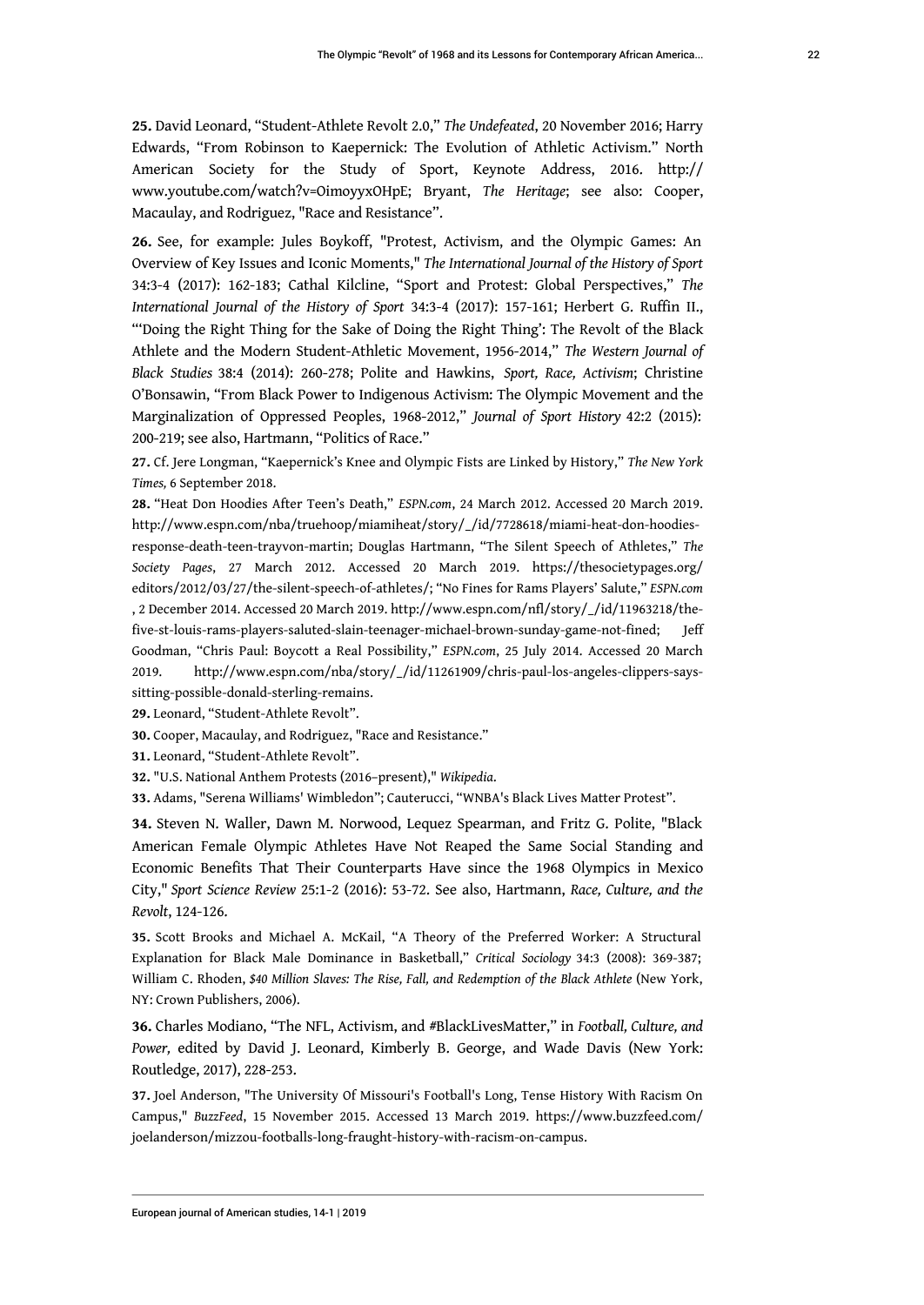<span id="page-23-0"></span>**[38.](#page-11-2)** Louisa Thomas, "Political Football: Michael Bennett Wants NFL Players to Be a Force for Social Change," *The New Yorker*, 17 December 2018.

<span id="page-23-1"></span>**[39.](#page-12-0)** "U.S. National Anthem Protests (2016–present)," *Wikipedia*.

<span id="page-23-2"></span>**[40.](#page-12-1)** Ibid.

<span id="page-23-3"></span>**[41.](#page-12-2)** Ben Carrington and Jules Boykoff, "Is Colin Kaepernick's Nike Deal Activism—or Just Capitalism?" *The Guardian*, 6 September 2018.

<span id="page-23-4"></span>**[42.](#page-12-3)** Ibid.

<span id="page-23-5"></span>**[43.](#page-12-4)** Thomas, "Political Football".

<span id="page-23-6"></span>**[44.](#page-12-5)** John Branch, "The Awakening of Colin Kaepernick," *The New York Times*, 8 September 2017.

<span id="page-23-7"></span>**[45.](#page-13-0)** "U.S. National Anthem Protests (2016–present)," *Wikipedia*.

<span id="page-23-8"></span>**[46.](#page-13-1)** Perry Bacon, Jr. and Dhrumil Mehta, "Why Trump Is Likely to Keep Talking about the NFL Protest," *FiveThirtyEight.com*, 1 June 2018. Accessed 25 October 2018. [https://fivethirtyeight.com/](https://fivethirtyeight.com/features/many-americans-agree-with-trumps-nfl-anthem-stance-so-hell-likely-keep-talking-about-it/) [features/many-americans-agree-with-trumps-nfl-anthem-stance-so-hell-likely-keep-talking](https://fivethirtyeight.com/features/many-americans-agree-with-trumps-nfl-anthem-stance-so-hell-likely-keep-talking-about-it/)[about-it/.](https://fivethirtyeight.com/features/many-americans-agree-with-trumps-nfl-anthem-stance-so-hell-likely-keep-talking-about-it/)

<span id="page-23-9"></span>**[47.](#page-13-2)** Arnie Stapleton, "NFL National Anthem Protests Named Top Sports Story of 2017," *The Associated Press*, 25 December 2017.

<span id="page-23-10"></span>**[48.](#page-13-3)** Sharon Erickson Nepstad and Alexis M. Kenney, "Legitimation Battles, Backfire Dynamics, and Tactical Persistence in the NFL Anthem Protests, 2016–2017," *Mobilization: An International Quarterly* 23:4 (2018): 469-483.

<span id="page-23-11"></span>**[49.](#page-14-0)** Stefan Stevenson, "LeBron James Thanks Laura Ingraham a Year after 'Shut Up and Dribble,'" *Fort Worth Star Telegram*, 17 February 2019.

<span id="page-23-12"></span>**[50.](#page-14-1)** This story comes from a "Take a Knee" protest event I observed at the East Side Freedom Library in St. Paul, Minnesota on 24 January 2018. For more on protests in and around the 2018 Minnesota Super Bowl, see: Dave Zirin, "Hot Protest in an Ice Cold Super Bowl City," *The Nation*, 1 February 2018.

<span id="page-23-13"></span>**[51.](#page-15-0)** Cf. Dan Wang, Alessandro Piazza, and Sarah A. Soule, "Boundary-Spanning in Social Movements: Antecedents and Outcomes," *Annual Review of Sociology* 44 (2018): 167-187; Laurel R. Davis-Delano and Todd Crosset, "Using Social Movement Theory to Study Outcomes in Sport-Related Social Movements," *International Review for the Sociology of Sport* 43:2 (2008): 115-139.

<span id="page-23-14"></span>**[52.](#page-15-1)** Douglas Hartmann, *Midnight Basketball: Race, Sports, and Neoliberal Social Policy* (Chicago: University of Chicago Press, 2016), especially chapters 3 and 4.

<span id="page-23-15"></span>**[53.](#page-15-2)** Douglas Hartmann, "Rush Limbaugh, Donovan McNabb, and 'A Little Social Concern:' Reflections on the Problems of Whiteness in Contemporary American Sport," *Journal of Sport and Social Issues* 31 (2007): 45-60; idem, "What Can We Learn From Sport If We Take Sport Seriously as a Racial Force? Lessons from C.L.R. James's *Beyond a Boundary*," *Ethnic and Racial Studies* 26:3 (2003): 451-483.

<span id="page-23-16"></span>**[54.](#page-15-3)** David Steele, "After Another Police Shooting, Silence from Kaepernick's Critics Speaks Volumes," *Sporting News*, 20 September 2016; see also, "U.S. National Anthem Protests (2016– present)," *Wikipedia*.

<span id="page-23-17"></span>**[55.](#page-16-0)** Hartmann, *Race, Culture, and Revolt*, chapter 3.

<span id="page-23-18"></span>**[56.](#page-16-1)** Eduardo Bonilla Silva, *Racism Without Racists: Color-blind Racism and the Persistence of Racial Inequality in the United States*, Fourth Edition (Lanham, MD: Rowman and Littlefield, 2014); see also Meghan A. Burke, "Colorblind Racism: Identities, Ideologies, and Shifting Subjectivities," *Sociological Perspectives* 60:5 (2017): 857-865; Leslie G. Carr, *"Colorblind" Racism* (Thousand Oaks, CA: Sage, 1997); Kimberlé Williams Crenshaw, "Color-Blind Dreams and Racial Nightmares: Reconfiguring Racism in the Post-Civil Rights Era," in *Birth of Nation'hood,* edited by T. Morrison and C. Brodsky (New York, NY: Pantheon Books, 1997), 97-168.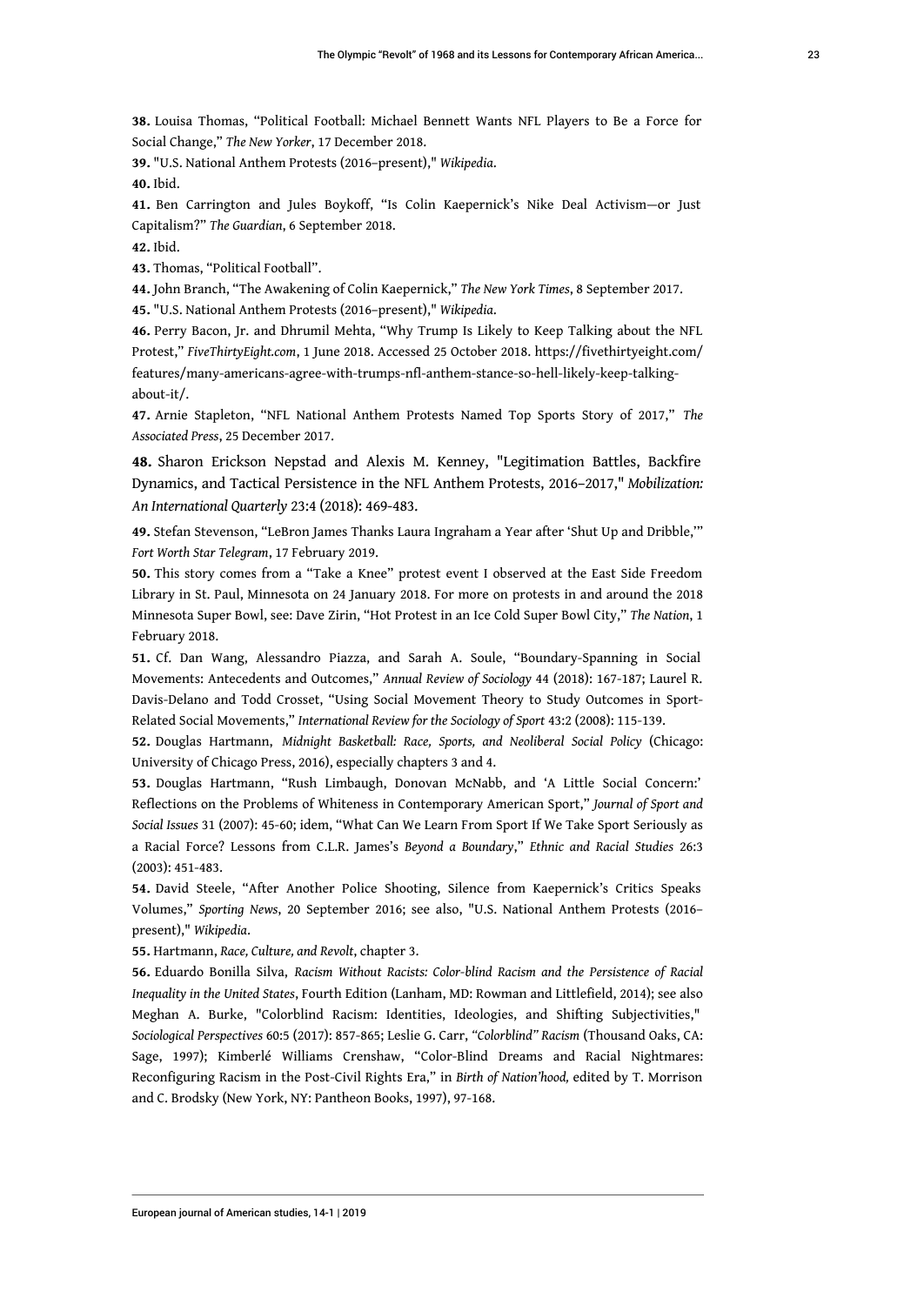<span id="page-24-0"></span>**[57.](#page-16-2)** Douglas Hartmann and Kyle Green, "Politics and Sports: Strange and Secret Bedfellows," in *The Social Side of Politics,* edited by Douglas Hartmann and Christopher Uggen (New York: W. W. Norton, 2013), 87-102.

<span id="page-24-1"></span>**[58.](#page-17-0)** Hartmann, *Race, Culture, and the Revolt*, 202-204.

<span id="page-24-2"></span>**[59.](#page-17-1)** Scott Clement and Emily Guskin, "Poll: 53 Percent of Americans Say It's 'Never Appropriate' to Kneel During the National Anthem," *The Washington Post*, 23 May 2018; see also: Jonathan Intravia, Alex R. Piquero, and Nicole Leeper Piquero, "The Racial Divide Surrounding United States of America National Anthem Protests in the National Football League," *Deviant Behavior* 39:8 (2017): 1058-1068; Maxwell Strachan, "Black Americans Support Colin Kaepernick. White People? Not So Much," *Huffington Post*, 6 September 2016.

### **ABSTRACTS**

This overview of the 1968 African American Olympic protest movement provides historical context and a comparative touchstone for understanding the current wave of Black athletic activism in the United States. At a basic level, the exercise reminds us that sport-based activism is not unprecedented and, when it emerges, tends to be connected with the larger social movements of the day (the Civil Rights movement in the 1960s and Black Lives Matter more recently). The comparison also shows contemporary activism to be the biggest and broadest mobilization of African American athletes and their supporters in American history, propelled especially by the participation of women and athletes across multiple sports and levels of participation. However, athletic activism remains as polarizing as ever and the most significant impacts of athletic activism still appear to be primarily symbolic or cultural. The final section of the paper highlights the cultural dimensions of sport—its "serious play" status, normative prohibitions against politics, and its individualistic, colorblind visions of race and social justice that make athletically-based activism of all sorts challenging.

### INDEX

**Keywords:** race, sports, protest, activism, social movements, culture, politics

### AUTHOR

#### DOUGLAS HARTMANN

**Douglas Hartmann** is Professor and Chair of Sociology at the University of Minnesota, Minneapolis, USA. He is the author of among others *Midnight Basketball: Race, Sports, and Neoliberal Social Policy* (University of Chicago Press, 2016) and *Race, Culture, and the Revolt of the Black Athlete: The 1968 Olympic Protests and Their Aftermath* (University of Chicago, 2003) and co-author of *Migration, Incorporation, and Change in an Interconnected World* (Routledge/Taylor Francis, 2015, with Syed Ali) and of *Ethnicity and Race: Making Identities in a Changing World* (Pine Forge Press, 2007, with Stephen Cornell). Hartmann is the past editor (with Chris Uggen) of *Contexts Magazine* and co-publisher of *The Society Pages*, an open access social science hub. He is past president of